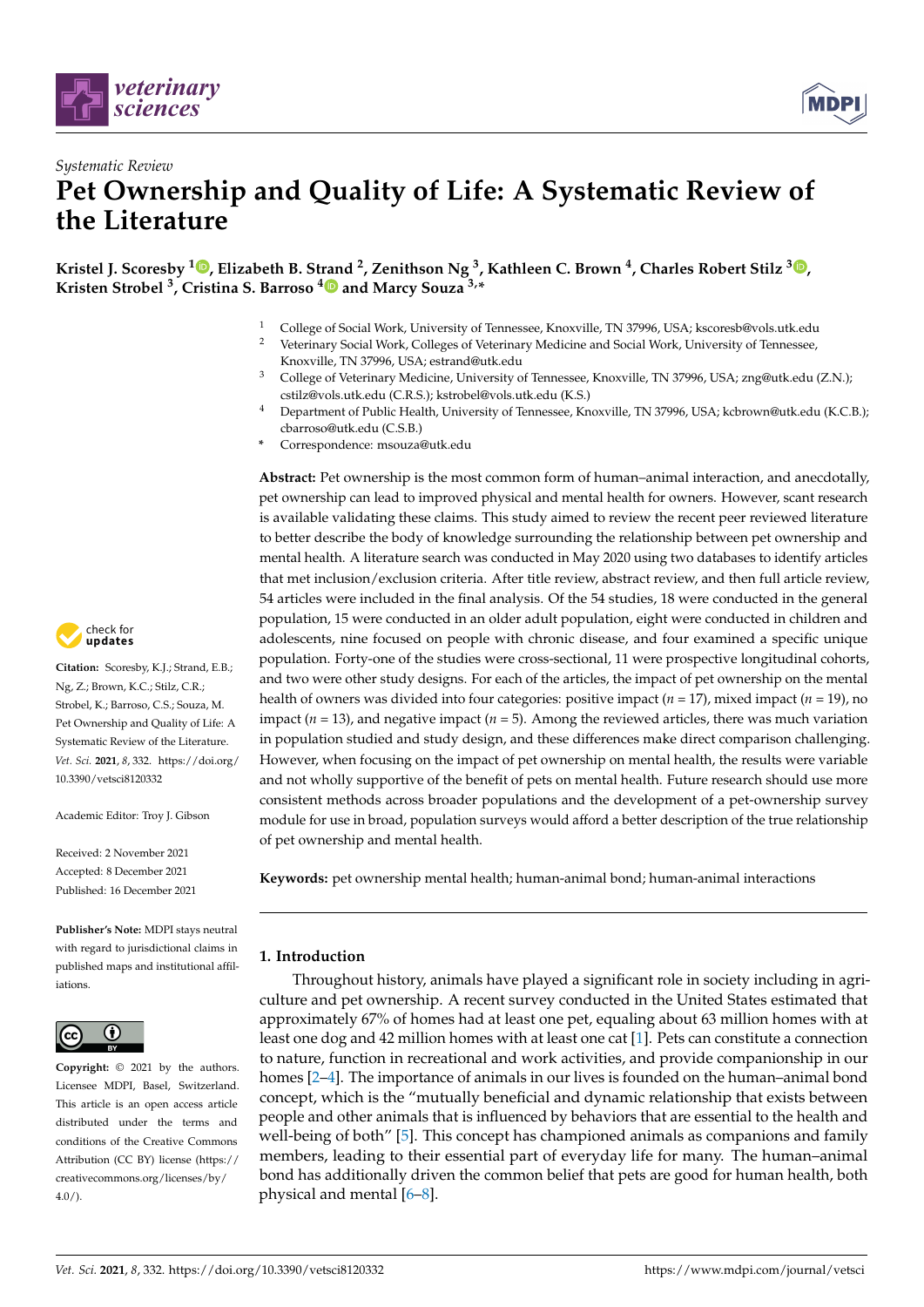While there are some qualitative  $[9,10]$  $[9,10]$  studies that claim that pet ownership benefits people, particularly in regard to improved mental health, there are few studies with substantial evidence from large, diverse population samples to support this theory. The studies that have been published are often not substantiated with regard to study populations or methods, making broad conclusions difficult. Furthermore, some studies that have investigated the correlation between pet ownership and mental health have revealed no effect, or even worse, negative effects of pet ownership  $[11-15]$  $[11-15]$ . The inconsistencies in the literature and limitations of these studies warrant a thorough exploration of the effect of pet ownership on mental health outcomes among large, diverse population samples.

Two previous systematic reviews of the literature did examine the relationship between pet ownership and mental health/well-being [\[16](#page-19-10)[,17\]](#page-19-11). Islam and Towel [\[16\]](#page-19-10) did not find a clear relationship between pet ownership and well-being in the 11 studies included in their review. Similarly, Brooks et al. [\[17\]](#page-19-11) examined the role of pets in owners with diagnosed mental health problems and found mixed results across the 17 studies included in the review. The purpose of this study was to perform a systematic review of the peerreviewed published literature containing original research that examined the relationship between pet ownership and mental health for people in any population. Previous reviews included a smaller sample of research articles, often limited to a specific population of pet owners. By describing the relationship between pet ownership and mental health across all examined populations, this study will better inform whether pets could be recommended to help with mental health and whether promotion of the human–animal bond is generally beneficial.

#### **2. Materials and Methods**

The systematic review process involved a literature search, screening, extraction, and an assessment of the remaining articles by four researchers and three graduate students. For the purpose of this study, pet ownership was limited to dogs and cats. Our research team sought to answer, "How does ownership of a dog or cat influence the mental health or quality of life of pet owners?"

In May of 2020, the following databases were searched for peer-reviewed articles on pet ownership and mental health: PubMed and Web of Science. Utilizing Boolean search terms, the literature search was conducted using the terms: anxiety OR depressi\* OR bipolar OR (mental\* AND (health OR disease\* OR disorder\* OR condition\* OR ill\*) for the problem, (dog OR dogs OR cat OR cats OR canine\* OR feline\*) AND ((pet OR pets)) AND (owner\* OR companion\* OR interact\* OR bond\* OR "human animal bond" OR "animal human bond" OR "animal assisted") for the intervention and health\* AND (impact\* OR outcome\* OR status OR effect\* OR affect\* OR consequen\* OR result\*) for the outcome.

Although there was not an approved PRISMA protocol, the research team used Covidence (Melbourne, Australia), a software program that tracks the systematic review screening process. Identified articles were imported into Covidence, duplicates were removed, and the remaining articles were screened by the research team. Through random assignment, each article was independently reviewed by one faculty member and one graduate student. Each reviewer indicated in Covidence if the article should be included or excluded according to established criteria (Table [1\)](#page-2-0). When there was a conflict between reviewers, a third reviewer (non-student) resolved the conflict. The full review process is shown in Figure [1.](#page-2-1) At the final review stage, two researchers independently extracted specific information (Table [2\)](#page-2-2) from each article. The type of impact on mental health was determined based on the results reported in each article.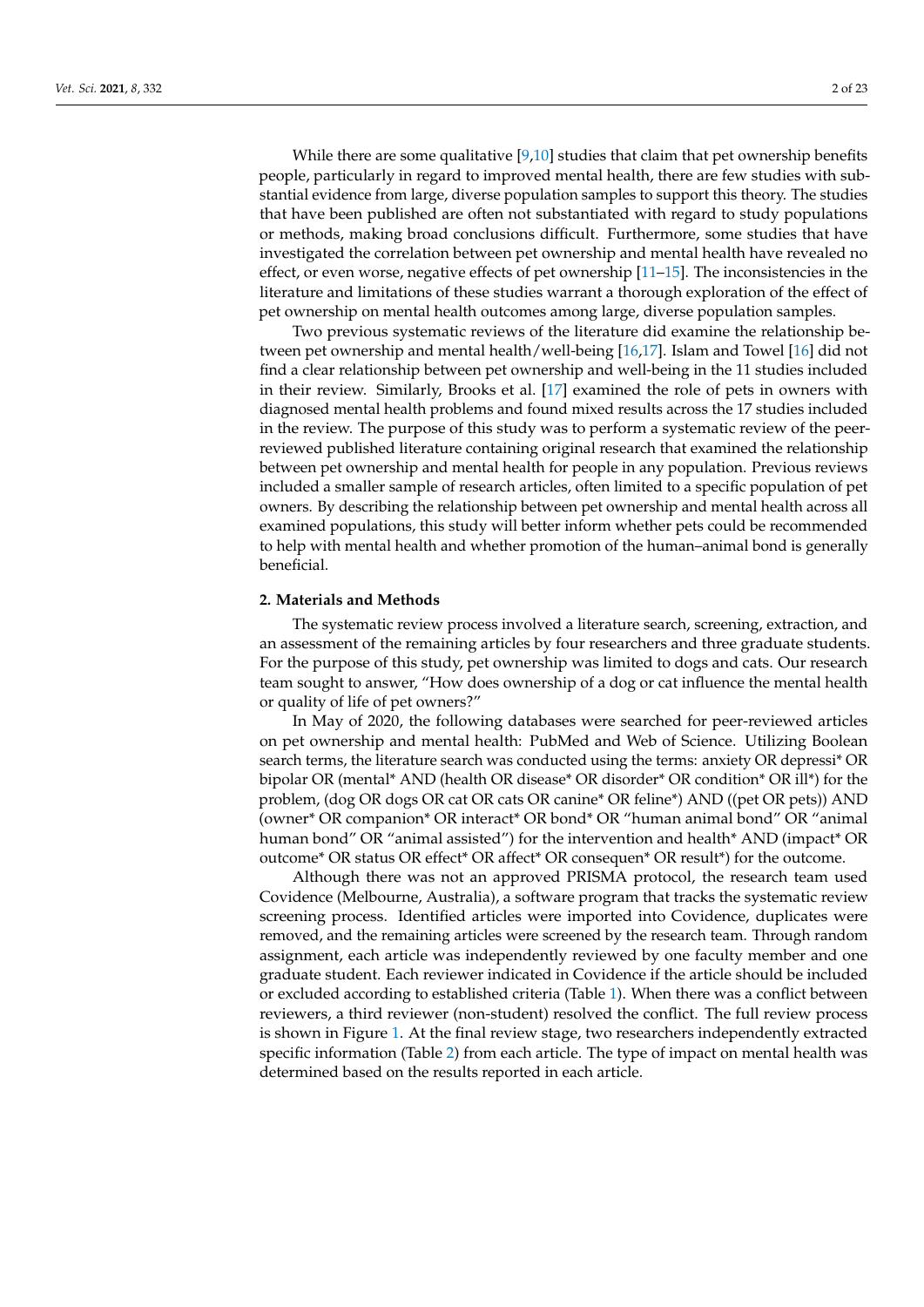<span id="page-2-1"></span>

| <b>Inclusion Criteria</b>                                                               |                                                    | <b>Exclusion Criteria</b>               |  |  |  |
|-----------------------------------------------------------------------------------------|----------------------------------------------------|-----------------------------------------|--|--|--|
| Original research                                                                       |                                                    | Review article/not original research    |  |  |  |
| Pet ownership (dog/cat)                                                                 |                                                    | Animal assisted intervention or therapy |  |  |  |
| Assessment of pet ownership on some<br>classification of mental health                  |                                                    | Working/service animal                  |  |  |  |
| Accessible through library system                                                       |                                                    | Pet ownership other than dog or cat     |  |  |  |
| Quantitative data reported                                                              |                                                    | Outcome only in animal                  |  |  |  |
| Written in English                                                                      |                                                    | Not accessible through library system   |  |  |  |
|                                                                                         |                                                    | Only qualitative data reported          |  |  |  |
|                                                                                         |                                                    | Not written in English                  |  |  |  |
| 357 articles imported<br>into Covidence<br>299 article titles and<br>abstracts screened | 58 duplicates<br>removed<br>220 studies irrelevant |                                         |  |  |  |
| <b>79 full text articles</b><br>assessed for eligibility                                | 25 articles excluded                               |                                         |  |  |  |
|                                                                                         |                                                    |                                         |  |  |  |
| 54 articles included                                                                    |                                                    |                                         |  |  |  |

<span id="page-2-0"></span>**Table 1.** Inclusion and exclusion criteria used for evaluation of research articles that examined the relationship between pet ownership and mental health.

**Figure 1.** Following a literature search, articles were reviewed for adherence to inclusion and exclusion criteria. A total of 54 articles were identified to meet all criteria.

<span id="page-2-2"></span>**Table 2.** At the extraction stage, the following information was used for evaluation of research articles that examined the relationship between pet ownership and mental health.

| <b>Information Extracted from Articles</b>                          |
|---------------------------------------------------------------------|
| Study purpose                                                       |
| Type of research/Study design                                       |
| Description of methods                                              |
| Sample size                                                         |
| Demographics of sample                                              |
| Type of pet (dog, cat, both)                                        |
| How mental health diagnosis was obtained (self-report, scale, etc.) |
| Outcome variables                                                   |
| Mediating and moderating variables                                  |
| Data analysis type                                                  |
| Main study findings                                                 |
| Type of impact on mental health (positive, mixed, none, negative)   |

In addition to extracting the information outlined in Table [2,](#page-2-2) an index (Appendix [A\)](#page-9-0) was created to assess article quality. The index was based on two previous systematic reviews of mental health in veterinary science [\[17](#page-19-11)[,18\]](#page-19-12). Each dichotomous index question assigned a 0 if the article did not meet criteria and a 1 if the article did meet criteria. The higher the score an article received (0-9 points), the higher the quality of the article.

Interventionary studies involving animals or humans, and other studies that require ethical approval, must list the authority that provided approval and the corresponding ethical approval code.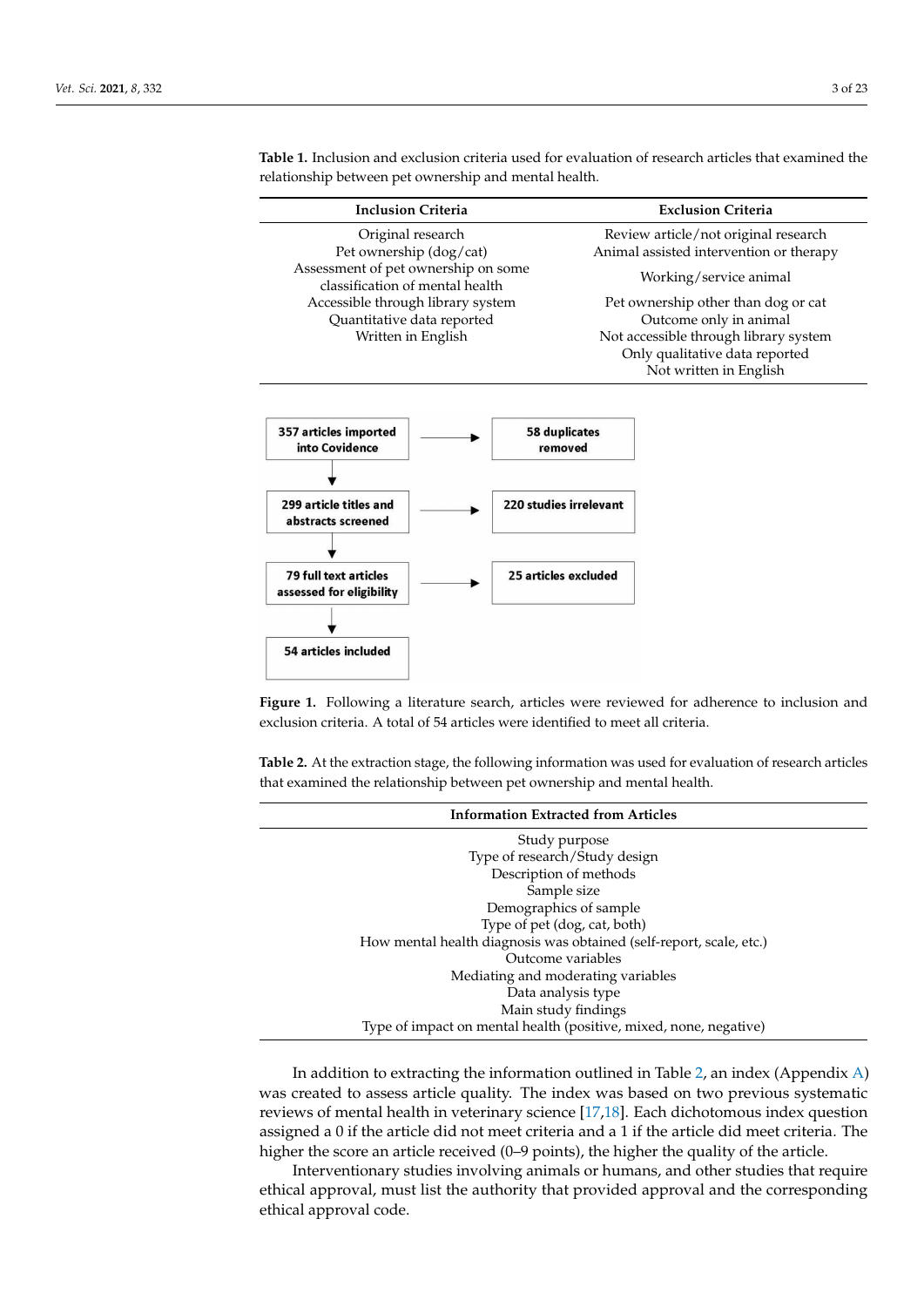# **3. Results**

The article review process and number of articles in each step are shown in Figure [1.](#page-2-1) A total of 54 articles met the inclusion and exclusion criteria (Table [1\)](#page-2-0) and were systematically extracted (Table [2\)](#page-2-2). These articles were then divided into four categories based on the type of overall impact pets had on the mental health of owners: (1) positive impact (n = 17); (2) mixed impact (*n* = 19); (3) no impact (*n* = 13); and (4) negative impact (*n* = 5). Factors that influenced mental health include (a) age (middle-aged female caregivers had more psychological stress than young female and male caregivers), (b) obedience and aggressiveness of the pet, (c) marital status (single women who owned a dog were less lonely and socially isolated than women without pets), and (d) attachment to the pet (high level of bonding has lower anxiety and depression scores than lower level of bonding) [\[19](#page-19-13)[–24\]](#page-19-14). A few representative studies with mixed results include one examining the general population, which found that unmarried men who live with a pet had the most depressive symptoms and unmarried women who live with a pet had the fewest [\[19\]](#page-19-13). Another study examining the impact of companion animals on cancer patients found that mental health was associated with the status of cancer treatment, with those receiving intense treatment having poorer mental health [\[20\]](#page-19-15). In addition to overall impact, the study population, study type, population size, year of publication and article quality are reported (Appendix [B\)](#page-9-1).

Of the 54 articles, 19 (35%) were studies conducted in the general population, 15 (28%) were studies in older adult individuals, eight (15%) were in children and adolescents, six (11%) focused on people with some type of chronic physical illness/disease, three (6%) were studies in people with severe mental illness, and three (6%) studies examined unique populations. Of the 15 studies that had only older adult participants, none of them reported a positive impact. Seven of the articles reported mixed impact based on type of pet, gender, companionship, or another demographic. Six of the studies had no impact and two had a negative impact. Of the eight studies that involved children and adolescents, six of them indicated a clear positive impact, one indicated mixed impact, and one indicated no impact. Of the three studies that involved those with severe mental illness, two indicated clear positive impact and one indicated mixed impact.

Research studies either compared mental health outcomes in pet owners versus nonpet owners (*n* = 41) or with regard to owner attachment to the pet (*n* = 13). Similar to the overall distribution, the outcomes within these two different types of studies were distributed across all four categories (Tables [3](#page-3-0) and [4\)](#page-4-0). In 38% (five of 13) of the studies, attachment to a cat or dog was associated with a positive impact on mental health in 38% of the studies. Four of the 13 studies (31%) indicated mixed results, meaning that human– animal attachment sometimes was associated with better mental health and sometimes it was not. One example of higher attachment leading to worse mental health was for those amid cancer treatment [\[20\]](#page-19-15). There was no clear trend towards attachment and better mental health.

<span id="page-3-0"></span>**Table 3.** Outcomes of 41 studies that examined mental health outcomes in pet owners compared to non-pet owners.

| <b>Population Studied</b>         | <b>Negative</b><br>Impact | Mixed<br>Impact | Positive<br>Impact | No<br>Impact | <b>Total</b> |
|-----------------------------------|---------------------------|-----------------|--------------------|--------------|--------------|
| Older adult                       | 2                         | 7               |                    | 5            | $14(34\%)$   |
| Severely mentally ill             |                           |                 | 2                  |              | 3(7%)        |
| Children and adolescents          |                           |                 | 4                  |              | 6(15%)       |
| General                           |                           | 4               | 3                  | 3            | 11(27%)      |
| Illness (cancer, back pain, etc.) |                           |                 | 2                  | 2            | 5(12%)       |
| Caregivers                        |                           |                 |                    |              | $1(2\%)$     |
| Veterans                          |                           |                 |                    |              | $1(2\%)$     |
| Totals                            | 3(7%)                     | 15 (37%)        | 12 (29%)           | 11(27%)      | 41           |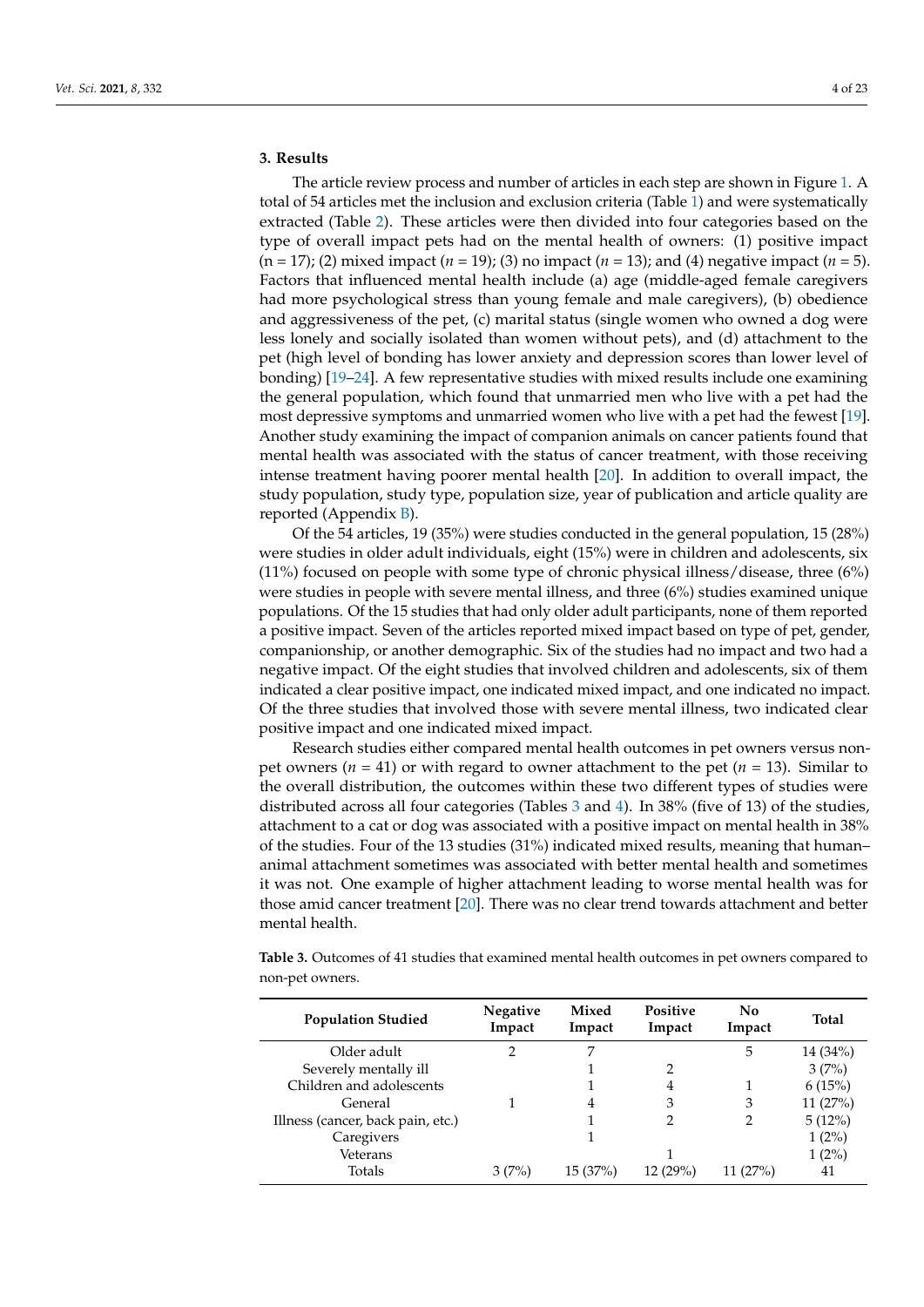| <b>Population Studied</b>         | <b>Negative</b><br>Impact | Mixed<br>Impact | <b>Positive</b><br>Impact | No<br>Impact | <b>Total</b> |
|-----------------------------------|---------------------------|-----------------|---------------------------|--------------|--------------|
| Older adult                       |                           |                 |                           |              | 1(8%)        |
| Children and adolescents          |                           |                 | 2                         |              | 2(15%)       |
| General                           |                           | 3               | 3                         |              | $8(61\%)$    |
| Illness (cancer, back pain, etc.) |                           |                 |                           |              | 1(8%)        |
| Adults living alone               |                           |                 |                           |              | 1(8%)        |
| Totals                            | 2(15%)                    | $4(31\%)$       | 5(38%)                    | 2(15%)       | 13           |

<span id="page-4-0"></span>**Table 4.** Outcomes of nine studies that examined mental health outcomes in relationship to the pet owner's attachment bond with their pet.

The study types included 41 (76%) cross-sectional studies, 11 (20%) prospective cohort longitudinal studies, and two (4%) other study designs. Of the cross-sectional studies, 27 (66%) found that companion animals had no or negative impact on mental health and 14 (34%) found mixed or positive impact on mental health. Of the 11 articles that reported on a longitudinal study design, five (45%) demonstrated no or negative impact and six (55%) demonstrated mixed or positive impact. Among the 54 studies, sample size ranged from 30 to 68,362.

To measure mental health constructs, 75 different validated scales were used (Table [5\)](#page-5-0). Eight scales were used to measure human attachment to pets. The most common scales used across studies were the CES-D (13 studies) to measure depression and the ULS (10 studies) to measure loneliness. Two scales were used by four studies each (DASS and any variation of GHQ). Three scales were used by three studies each (GDS, CABS, and any variation of PHQ). The remaining scales were used only once or twice across the studies assessed.

Regarding the study quality scores (Appendix [A\)](#page-9-0), no articles received a quality score of 9, six (11%) received a score of 8, 11 (20%) received a score of 7, 20 (37%) received a score of 6, and 17 (31%) received a score of 5 or below. Of the articles with a quality scale score of 5 or lower, 18% (3) articles had no or negative impact and 82% (*n* = 14) had mixed or positive impact on owner mental health. Articles with a quality scale score of 6 or higher, 43% (*n* = 16) showed no or negative impact and 57% (*n* = 21) showed mixed or positive impact.

Category of Mental Health Measure Used General mental health General Mental Health Questionnaire (GHQ) (Versions 12; 30), Brief Symptom Inventory (BSI), Global Assessment of Functioning (GAF), Balanced Measure of Psychological Needs (BMPN), Patient Reported Outcomes (PROMIS), Mental Health Inventory (MHI), Colorado Symptom Inventory (CSI) Well-being Dimensions of Well-being (SPF-IL), Psychological Scale of Well-being (PWB), Psychological General Well-being Index (PGWB), Wisconsin Quality of Life Survey (W-QLI), Life Satisfaction Index Psychological Well-being for older adult (LSIA), Life Satisfaction Scale (SWLS), World Health Organization Five Well-being Index (WHO-5), Functional Assessment of Cancer Therapy (FACT-G) Loneliness Lubben Social Isolation Scale for Older Adults (LNS-6), De Jong Gierveld Loneliness Scale, UCLA Loneliness Scale (ULS), UCLA Loneliness Revised (ULS-R) Depression and anxiety Patient Health Questionnaire (PHQ), Center for Epidemiological Studies Depression Scale (CES-D), Strait-Trait Anxiety Inventory (STAI-T), Screen for Child Anxiety Related Disorders (SCARED-5), Depression Anxiety Distress Scale (DASS), Kessler Psychological Distress (K-10), Beck Depression Inventory (BDI), Hospital Anxiety and Depression (HADS), Brief Symptom Inventory (BSI), Spence Children's Anxiety Scale (SCAS), Geriatric Depression Scale Short Form (GDS-SF), Goldberg Anxiety and Depression Scale (GADS), Health Anxiety Inventory (HAI), Quick Inventory of Depressive Symptomatology (QIDS), PROMIS Depression, PROMIS Anxiety

**Table 5.** The scales used across studies to measure mental health.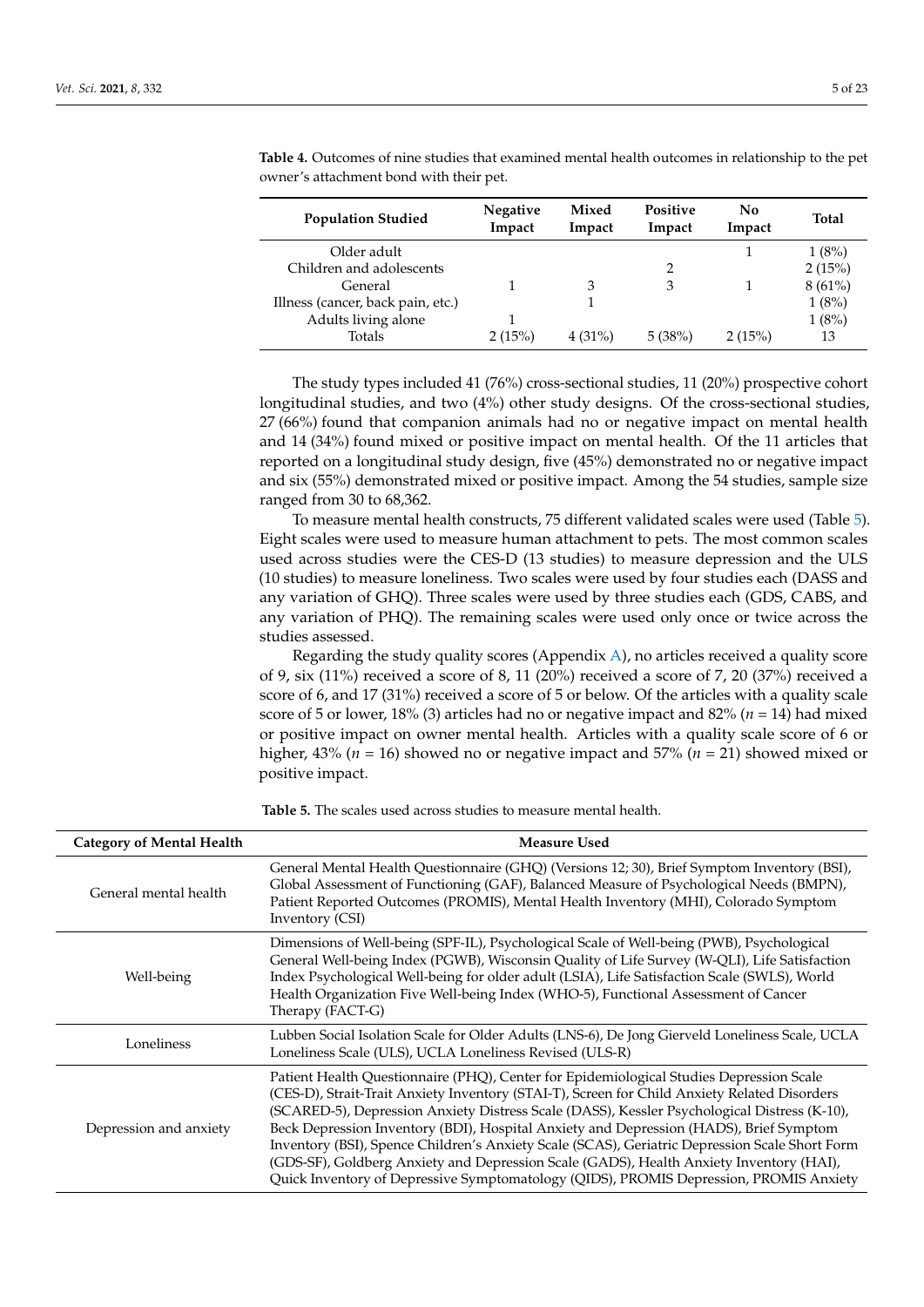<span id="page-5-0"></span>

| <b>Category of Mental Health</b>                 | <b>Measure Used</b>                                                                                                                                                                                                                                                                                                                                                                                                                                                                                                                                                                        |
|--------------------------------------------------|--------------------------------------------------------------------------------------------------------------------------------------------------------------------------------------------------------------------------------------------------------------------------------------------------------------------------------------------------------------------------------------------------------------------------------------------------------------------------------------------------------------------------------------------------------------------------------------------|
| Quality of life                                  | Manchester Short Assessment of Quality of Life (MANSA), Health Related Quality of Life<br>(HRQOL), KIDSCREEN-10, World Health Organization Quality of Life (WHOQOL-BREF), Short<br>Form 36 Health Survey Questionnaire (SF-36)                                                                                                                                                                                                                                                                                                                                                             |
| Social support                                   | Interpersonal support evaluation list (ISEL), Jichi Medical School Social Support Scale (JMS-SSS),<br>Psychological Community Integration Scale (CIS-APP-34), Sarason Social Support Questionnaire<br>(SSQSR), Multidimensional Scale of Perceived Social Support (MSPSS), Brief Family Relationship<br>Scale (BFRS), Barrett Lennard Relationship Inventory (BLRI), Networks for Support Scale (SSNS),<br>PROMIS Companionship, PROMIS Emotional Support, Children's Exposure to Domestic<br>Violence Scale (CEDV), Social Provisions Scale (SPS), Multi-Dimensional Support Scale (MDSS) |
| Mood and self-regulation                         | Positive and Negative Affect Schedule (PANAS-SF), Emotional Regulation Questionnaire (ERQ),<br>Modified Differential Emotions Scale (mDES)                                                                                                                                                                                                                                                                                                                                                                                                                                                 |
| Self-esteem, happiness, and<br>life satisfaction | Subjective Fluctuating Happiness Scale (SFHS), Subjective Happiness Scale (SHS), Rosenberg Self<br>Esteem Scale (RSES), Satisfaction with Life Scale (SWLS), Sense of Life Worth Living (IKIGAI),<br>Happiness Index (HI), Life Satisfaction Index Z (LSI-Z), State Trait Hopelessness Scale (STHS)                                                                                                                                                                                                                                                                                        |
| <b>Stress</b>                                    | Perceived Stress Scale (PSS), Parenting Stress Index (PSI-SF), Humor Stress Questionnaire (HSQ)                                                                                                                                                                                                                                                                                                                                                                                                                                                                                            |
| Other                                            | Empathy Quotient Questionnaire (EQ), PTSD Checklist (PCL), Eysenck Personality<br>Questionnaire-Revised (EPQ-R), Resilience Research Center Adult Resilience Measure<br>(RRC-ARM), Child and Youth Resilience Measure (CRYM-28), Big Five Inventory (BFI), Personal<br>Attributes Questionnaire (PAQ), Strengths and Difficulties Questionnaire (SDQ), Child<br>Adolescent Bullying Scale (CABS), Alzheimer's Caregiver Burden Interview (ZBI), Childhood<br>Trauma Questionnaire (CTQ), Stress Salivary Biomarker                                                                         |
| Attachment                                       | Lexington Attachment to Pets Scale (LAPS), Short Attachment to Pets Scale (SAPS), Human<br>Animal Bond (HAB), Owner-Pet Relationship Questionnaire (OPRQ), Pet Attachment<br>Questionnaire (PAQ), Barrett-Lennard Relationship Inventory (BLR), CENSHARE Pet<br><b>Attachment Survey (PAS)</b>                                                                                                                                                                                                                                                                                             |

**Table 5.** *Cont.*

## **4. Discussion**

Understanding the nature of the relationship between mental health and pet ownership is important for both human and animal welfare and to better determine the impact of human–animal interactions. Over the years, the perspective that "pets are good for you" has become an assumption [\[25\]](#page-19-16) and when negative implications are recognized it often relates to zoonotic diseases rather than human–animal interactions [\[26\]](#page-19-17). This belief in the positive aspects of the human–animal bond is strengthened by marketing tools used by the pet industry [\[27\]](#page-19-18). While there certainly is evidence that supports the benefits of the human–animal bond to people's mental health [\[28](#page-19-19)[,29\]](#page-19-20), there is also clear and consistent evidence that the relationship is complex and sometimes negative [\[30](#page-20-0)[,31\]](#page-20-1). The question of whether pets should be prescribed by health professionals is an especially important one. Recent qualitative research supports that attending to a pet can help a person manage mental health crises [\[32\]](#page-20-2), however, doing so can also cause a person to rely on the pet instead of other evidenced based methods of seeking mental health support. The recommendation of obtaining a pet in the presence of mental illness ought to be coupled with other evidenced based strategies for mental health recovery such as increasing social support and engaging in third wave behaviorally based interventions such as Acceptance and Commitment Therapy or Dialectical Behavior Therapy.

The broad perspectives that pets are good for mental health may cause people to place false expectations on the role a dog or cat must play in their lives [\[33\]](#page-20-3). The anthropomorphism of pets (people placing human cognitive motivations on pets' behavior and treating pets as people) can in fact have a negative impact on the animal's welfare [\[34\]](#page-20-4). The untreated stress of people who turn to their pets instead of their human social supports and health professionals may in fact be causing pets to be more stressed [\[35\]](#page-20-5). Although initial data suggest relinquishment rates were not higher after COVID-19 lockdowns were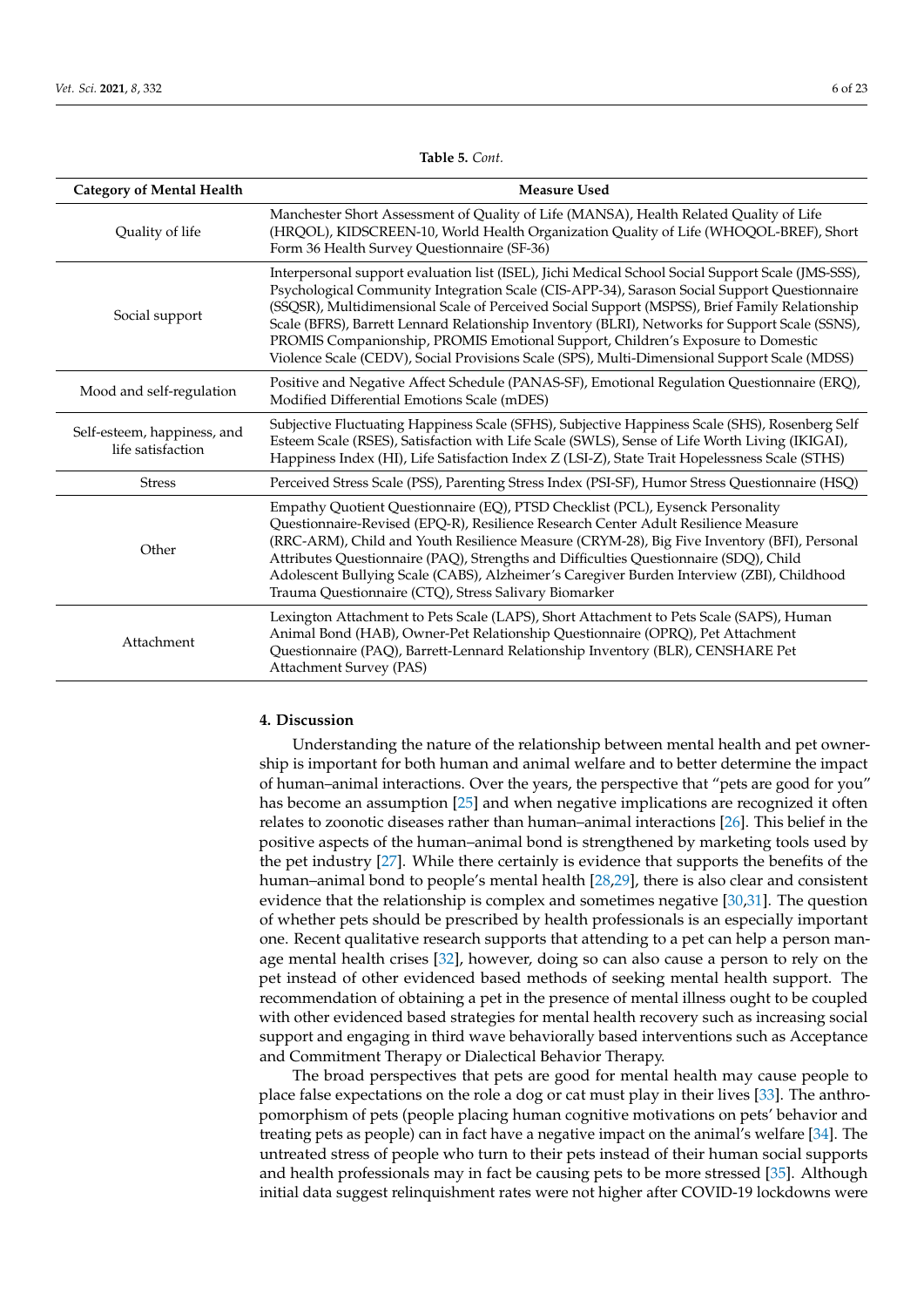lifted [\[36\]](#page-20-6), some still have concerns that the recent increase in pet adoptions from shelters may result in pet relinquishment once the pandemic is more managed and people return to their daily work environments [\[37\]](#page-20-7) (J. Schumacher personal communication, 5 May 2021). Developing clear guidelines about the benefits and liabilities of pet ownership and mental health is important to mitigate the public halo effect that suggests that simply acquiring a pet will improve your mental health.

Previous systematic reviews of the literature have found mixed results regarding the relationship between mental health and pet ownership [\[16,](#page-19-10)[17\]](#page-19-11). Our search and review methodology was similar to Islam and Towel [\[16\]](#page-19-10), which yielded 11 studies compared to the 54 studies compiled in this review. Although the Brooks et al. [\[17\]](#page-19-11) review yielded 17 studies, they limited their search to studies only including people diagnosed with mental health conditions. While the current study did examine a larger body of research that covered broader populations and more recent publications than previous reviews, the findings were similar in that results varied across outcomes including positive, negative, mixed, and negligible. Unlike previous studies, this review also differentiated studies that compared pet owners to non-pet owners and studies that examined the level of attachment with a pet as a predictor of the mental health of the owner. Islam and Towel [\[16\]](#page-19-10) argued that the definition of pet ownership needs to be defined across all studies, including aspects of length of ownership, time spent with the animal, and perceived quality of the interaction. Within these two categories of study types, the outcomes still varied and showed no consistent evidence that pet ownership is a positive contributor to mental health. The lack of consensus from these studies was not surprising. While popular literature and media consistently highlight the positive, it rarely highlights the negative aspects of pet ownership. In fact, studies with negative or non-significant findings are often subject to the "file drawer" effect, in which authors ultimately decide not to publish their studies [\[15\]](#page-19-9). In this review, we did find and include studies that reported negative or mixed findings.

The authors made the decision a priori to divide the results into categories based on the type of impact each study had on mental health. Among the 17 studies that were determined to have positive results, most of the studies were with children and adolescents  $(n = 6)$  and the general adult population  $(n = 6)$ . There were some challenges to identifying these studies as clearly positive. Because a variety of different variables and a variety of different methodologies were used based on the specific purpose of each study, they could not be directly or easily compared to one another. Many of the positive impact studies investigated additional variables that could be better predictors of positive mental health than dog/cat ownership. For example, several studies indicated that children or adolescents with a dog had less depression and/or less anxiety than peers without a dog. However, family dynamics such as single parent or two parent households, time parents spend at work, presence of siblings, and family dysfunction [\[2](#page-19-1)[,8\]](#page-19-5) may be more significant contributors to child mental health than dog ownership.

The 19 mixed impact studies were easier to categorize because of conflicting outcomes, particularly for studies with an older adult or general adult population. In each of these studies, the direction of the outcome was influenced by demographic variables (such as gender) or the type of pet (cat or dog). For example, one general population study determined that women with pets had lower levels of depression whereas men with pets had higher levels of depression [\[19\]](#page-19-13). Another example is that pet-owning individuals with severe mental illness had less psychiatric hospitalizations than non-pet owning peers, however, they also had higher levels of substance use [\[38\]](#page-20-8). Another reason why a study would be categorized as mixed impact is if mental health was assessed using multiple instruments and yielded conflicting results. For instance, one study indicated that when compared to people without pets, those with pets had no difference in anxiety or stress scores yet had higher depression scores [\[22\]](#page-19-21).

For the 13 studies that had no impact, most were with the older adult (*n* = 6) and general adult  $(n = 4)$  population. These studies concluded that when comparing pet ownership to non-pet ownership or when comparing attachment levels, the pet had no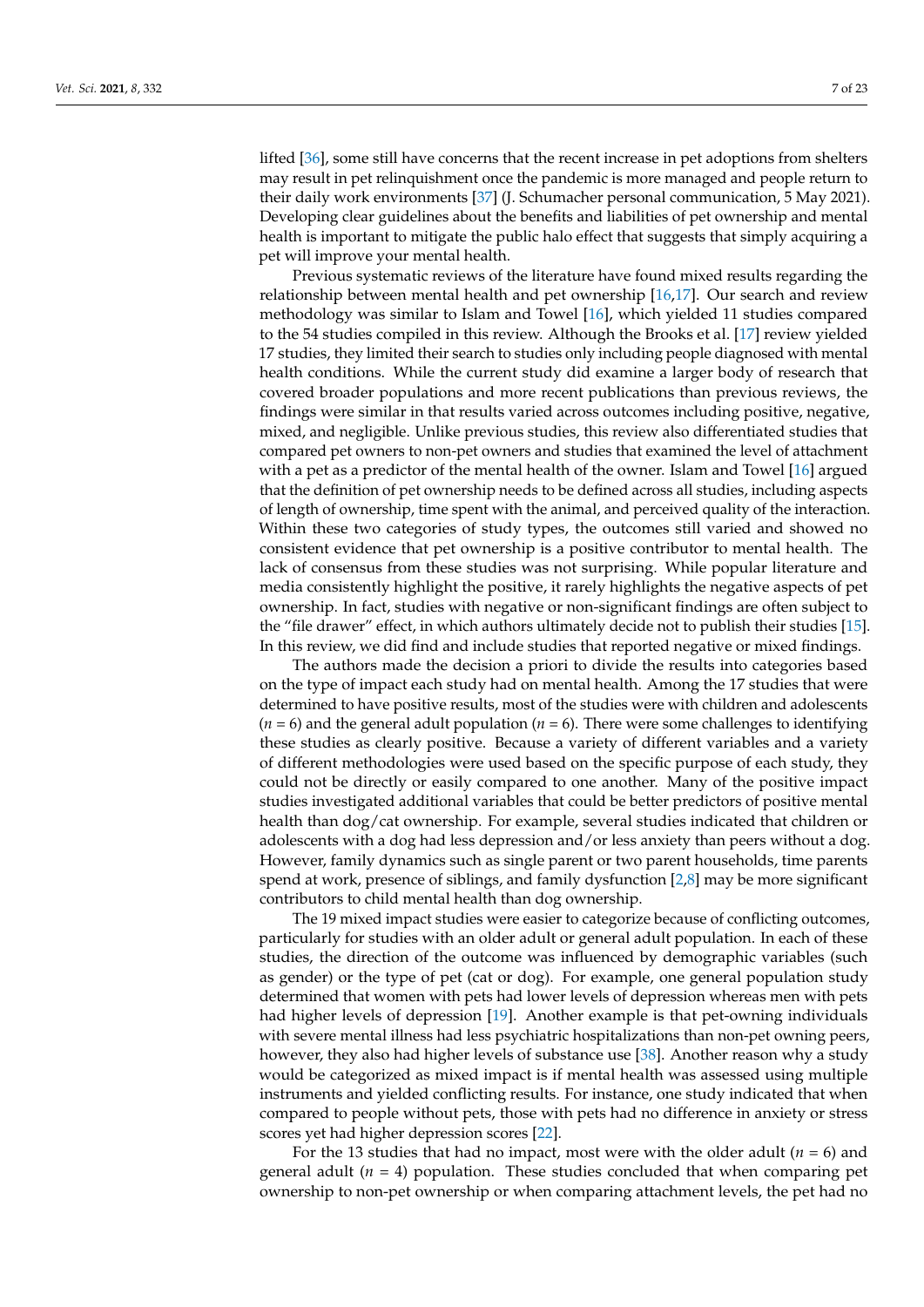correlation with positive or negative mental health. Many of these studies controlled for demographic variables such as age, gender, and socioeconomic status in their statistical models. One challenge to categorizing the studies was that study participants subjectively believed their pets were helpful to their mental health despite what validated measures showed. The inclusion of these biased observations in an attempt to still put a positive spin on the study may reflect the conflict a researcher has in publishing negative results. An additional challenge is that studies that included non-mental health measures (such as physical health) showed that those with pets did better than those without. Expert reviews of pet ownership on cardiovascular health have demonstrated a significant challenge to reach a definitive conclusion of the impact of pet ownership on health based on the current evidence [\[39\]](#page-20-9).

Five studies demonstrated a clear negative impact between pet ownership and mental health. The sample populations were general  $(n = 2)$ , older adults  $(n = 2)$ , and single adults living alone  $(n = 1)$ . In these studies, pet ownership was associated with higher levels of depression, loneliness, and other psychological symptoms across all demographic variables and type of pet (dog or cat). Again, the challenge to classifying these studies as negative impact suggests that pet ownership causes increased levels of mental health illnesses, when in reality, the studies are about correlation, not causation. There may be other factors that cause the samples in these studies to have worse mental health. As indicated by Mullersdorf et al. [\[40\]](#page-20-10), the presence of a psychological condition could predispose individuals to become pet owners, making it difficult to truly know if pet ownership causes a negative impact on mental health. These studies, regardless of type of outcome, only indicate association of pet ownership and mental health.

Another challenge in comparing the 54 studies was the difference in methodology and quality of each study. Due to this, our methods did not evaluate the individual and overall power and effect sizes of study results. Quantitative methodologies are warranted in this field, particularly prospective, randomized, double-blind, placebo-controlled intervention trials that are longitudinal in design to provide evidence of the impact of animal ownership over time while eliminating as many extraneous and confounding variables as possible [\[41\]](#page-20-11). Ideally, this truly experimental model of pet ownership would include random assignment of companion animals in a closed system to eliminate as many sources of error variance as possible [\[42\]](#page-20-12). However, due to the nature of pet ownership being integrated as a part of daily life on a voluntary basis, this experimental model would be difficult to achieve. Perhaps the most compelling of all studies that comes closest to this design was a prospective interventional study in which 71 previous non-pet owners were given a cat or dog; results demonstrated mild benefits in mental health and behavior after 10 months of pet ownership compared to the 26 non-pet owners [\[43\]](#page-20-13). While noteworthy, there was lack of randomization, so the pet ownership group consisted of a relatively small number of subjects who were searching for a pet to adopt rather than receiving it on random chance. Regardless, this study still reports an improvement in mental health in this specific population. Future studies should strive to achieve this prospective, controlled, experimental methodology to more compellingly connect pet ownership with mental health.

A quality index attempted to rate the rigor of each study, but the index was subjective and based on questions that could be asked without statistical analysis (e.g., does this study include a comparison population?). The higher the score on the quality index, the more likely the study was scientifically rigorous. The lower the score, the more likely the study was to demonstrate a positive or mixed impact on the pet owner's mental health. While both previous literature reviews critiqued the rigor of the studies reviewed and remarked upon the consistent methodological flaws, Islam and Towel did not assign objective scores to the 11 studies reviewed. Brooks et al. [\[17\]](#page-19-11) did assign quality scores to each of the 17 studies reviewed but did not evaluate the impact of the quality of the study on its results. The quality scores in the current review varied across all four outcome categories and did not give any indication of quality impacting the overall outcome. Still, it is important that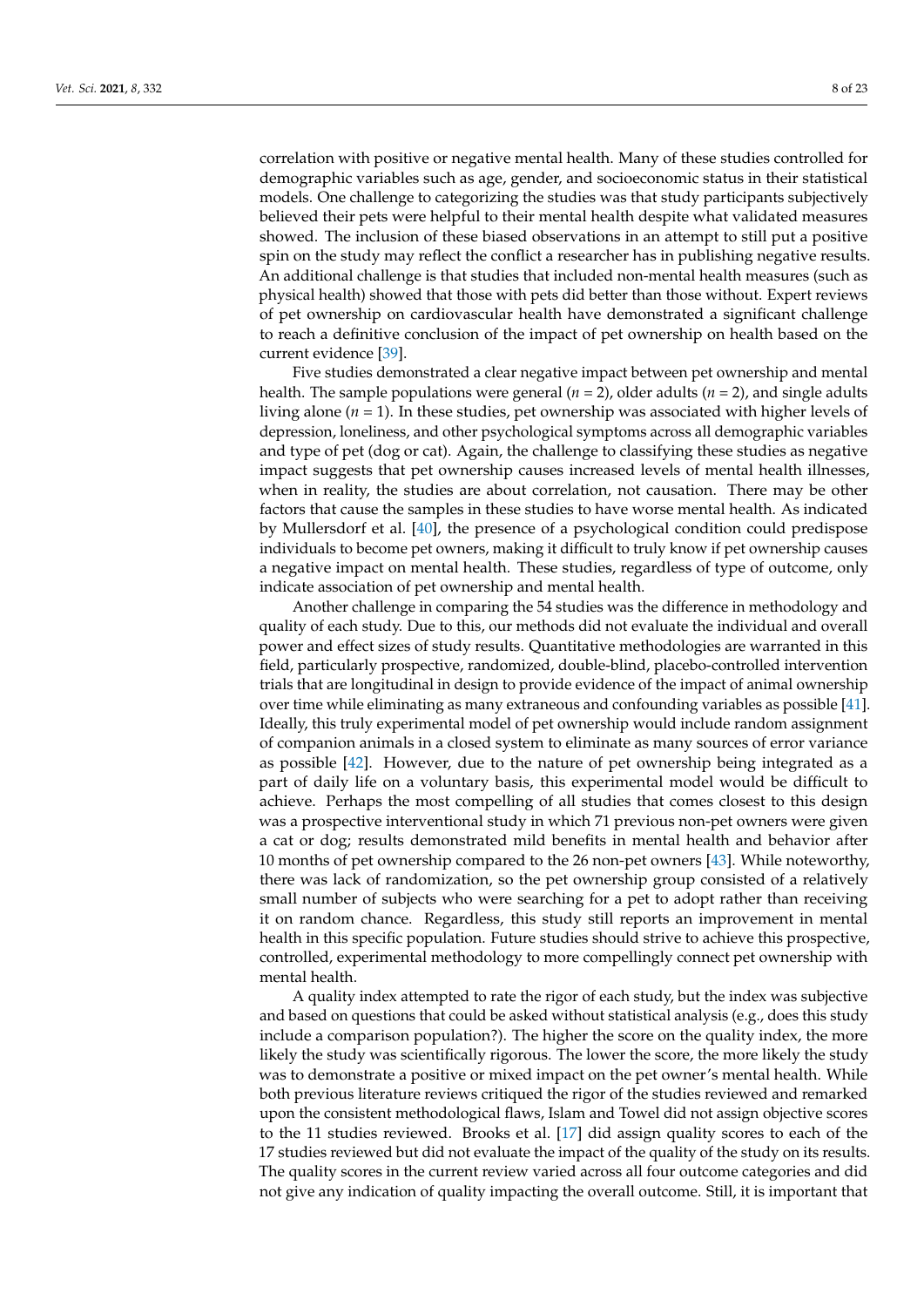researchers strive for higher quality research that carries more weight in the question of whether pet ownership truly impacts mental health. Additionally, we recommend that studies be replicated in an attempt to corroborate previous findings, which contribute to the overall understanding of the phenomenon.

Lastly, this study also examined how mental health was evaluated across the studies. For the 54 studies included in this review, 75 different scales (Table [5\)](#page-5-0) were used with many research studies implementing more than one scale (Appendix  $B$ ). While most of the scales used have been previously validated, the inconsistent use of scales makes comparison of results across studies challenging. While it is common to utilize an instrument that is a validated self-report of depression, it is likely that researchers often utilize other scales because they are investigating other aspects of mental health such as loneliness, stress, and anxiety. Many scales also rely on self-reporting of mental health indicators, which can be affected by inherent bias, especially when completing a survey regarding mental health and pet ownership. To allow for better comparison of future studies, researchers should attempt to use consistent measures of mental health across studies, such as the CES-D [\[44\]](#page-20-14), which was the most commonly used scale in 13 of the 54 examined studies.

In addition to consistent use of mental health scales across studies, the development of a module for use in wide-scale population surveys with a focus on pet-ownership would benefit future research examining the relationship between pet ownership and health. The Behavioral Risk Factor Surveillance System (BRFSS) [\[45\]](#page-20-15) is an annual questionnaire administered by the US Centers for Disease Control and Prevention. There are 14 core sections that are administered to all participants and 31 optional modules [\[45\]](#page-20-15). None of these modules focuses on pet ownership and the addition of such a module would allow for a more in-depth evaluation of the relationship between pet ownership and health, both mental and physical, across large populations. While pets can play a significant role in the owner's health, it can be difficult to differentiate the effects of pet ownership from the many other factors that contribute to one's mental and physical health. The addition of a pet ownership module to the BRFSS would allow researchers to examine the role of pet ownership in tandem with other factors that contribute to health. On a smaller scale (approximately 3000 participants), the General Social Survey (GSS) is a representative survey that monitors trends in opinions, behaviors, and demographics among Americans [\[46\]](#page-20-16). Though not a main focus, the GSS does include pet ownership and mental health variables. Including pet ownership allows researchers who study the relationship of ownership with humans to have a large, representative dataset to analyze correlations. For example, a recent study used the GSS 2018 to examine demographics of pet ownership [\[46\]](#page-20-16). In their conclusion, the authors of this study indicated that the strengths of using the GSS to study pet ownership characteristics are high quality data, multiple covariates, sound methodology, and easy access [\[47\]](#page-20-17). Including pet ownership questions in multi-wave, representative studies would further the work of human animal relationship research.

This systematic review was limited due to only searching two databases and only evaluating research published in English. The majority of studies focused on pet-owners in Western cultures. The human–animal bond may differ across cultures and future studies should include pet-owners in non-Western cultures. However, a large number of articles were identified, and the total number of articles included in final extraction was greater than similar previous systematic reviews. More consistent methods across research that evaluates the relationship between pet ownership and mental health might allow for more extensive comparison of studies.

#### **5. Conclusions**

Previous research examining the impact of pet ownership on mental health has shown mixed results and the results of this study were the same. While there were more absolute numbers of studies to demonstrate a positive impact (*n* = 17) compared to negative impact (*n* = 5) on mental health, the overall results indicate a much more complicated picture.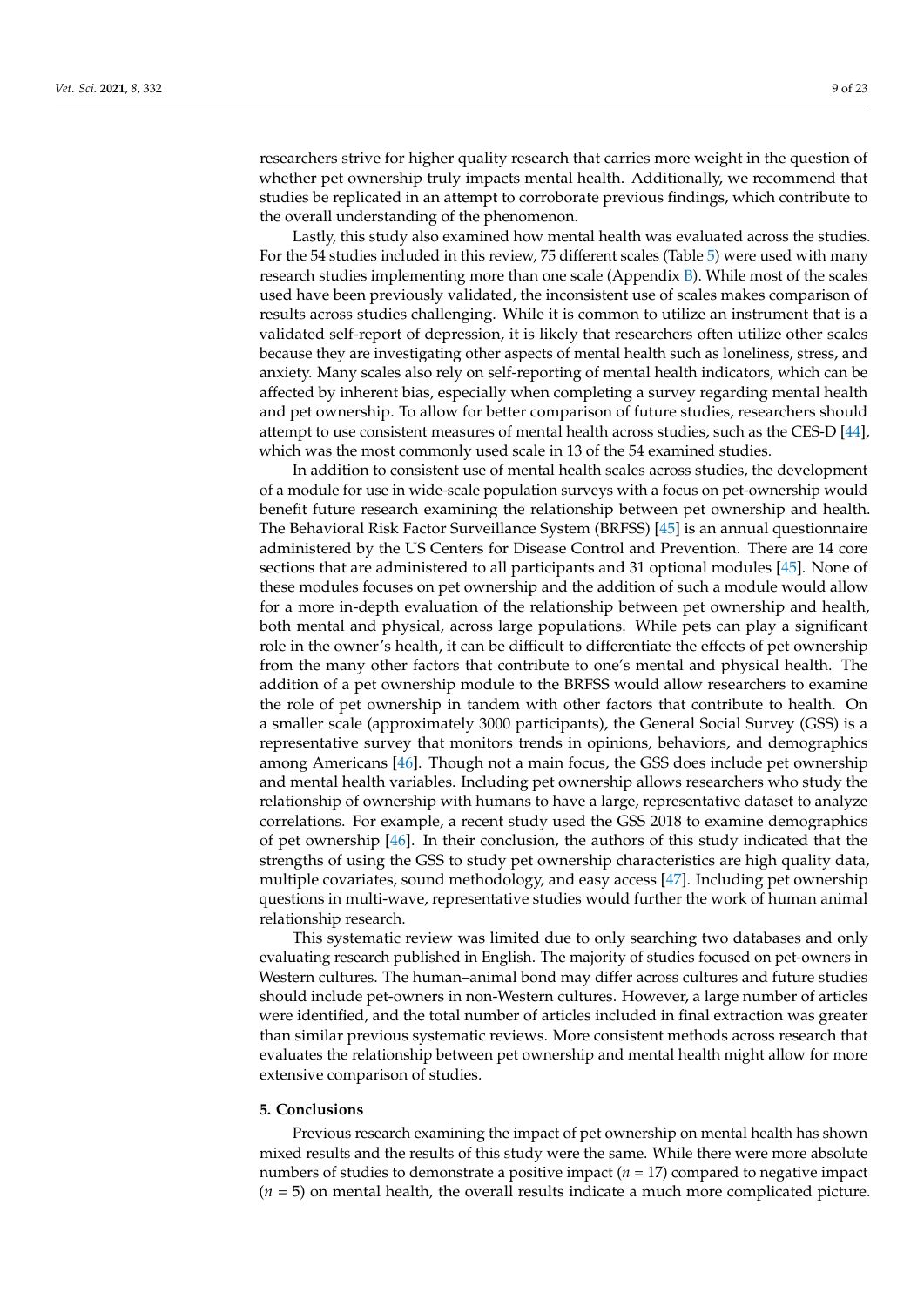While 17 of the 54 studies had a clear association of pet ownership and positive mental health, the remaining 37 articles show a mixed association, no association, or a negative association. Comparing these studies is quite challenging due to the number of measures used to assess mental health, the differences in study quality, and the variety of variables that were controlled for. While research studies can be improved by addressing limitations as described, a more comprehensive evaluation of behavior and its association with health outcomes is warranted. We also cannot ignore that mental health is multifactorial. Pet ownership and the resulting human–animal interaction is a single factor; other factors that also contribute to mental health should be examined in large populations of pet-owners and non-pet-owners. The addition of a pet-ownership specific module to the BRFSS, as previously described, would allow for prospective research that can be replicated, and eventually retrospective research, that will also allow for inclusion of other factors that contribute to health.

**Author Contributions:** Conceptualization, K.J.S., E.B.S. and M.S. methodology, E.B.S. and M.S.; validation, all; formal analysis, all; data; writing—original draft preparation, K.J.S., E.B.S., M.S., Z.N.; writing—review and editing, K.J.S., E.B.S., Z.N., K.S., K.C.B., C.R.S., C.S.B. and M.S.; supervision, E.B.S., Z.N., K.C.B., C.S.B. and M.S.; project administration, E.B.S. and M.S.; funding acquisition, E.B.S. and M.S. All authors have read and agreed to the published version of the manuscript.

**Funding:** This research was funded by Maddie's Fund.

**Institutional Review Board Statement:** Not applicable.

**Informed Consent Statement:** Not applicable.

**Data Availability Statement:** Data was not generated in this study.

**Conflicts of Interest:** The authors declare no conflict of interest.

### <span id="page-9-0"></span>**Appendix A**

Article Quality Index

- 1 Was the study purpose reported?  $1 = yes$ ,  $0 = no$
- 2 Did the study design include a comparison group?  $1 = yes$ ,  $0 = no$
- 3 Was the recruitment method reported?  $1 = yes$ ,  $0 = no$
- 4 Was the sample size response rate over  $50\%$ ? 1 = yes, 0 = no (or unreported)
- 5 Were sample demographics reported? (3 or more demographic categories
- $reported$ ) $1 = yes, 0 = no$
- 6 Was the sample representative (not self-selected)?  $1 = \text{ves}$ ,  $0 = \text{no}$  (or not reported)
- 7 Did mental health diagnosis occur through standardized scale or mental health professionals?  $1 = \text{ves}$ ,  $0 = \text{no}$
- 8 Was the validity and/or reliability of scales reported?  $1 = yes$ ,  $0 = no$
- 9 Was there a study limitation section?  $1 = yes$ ,  $0 = no$

#### <span id="page-9-1"></span>**Appendix B**

Following a literature review and data extraction of research articles that examined the relationship between pet ownership and mental health, the following articles were found to meet inclusion and exclusion criteria as outlined in Table [1.](#page-2-0)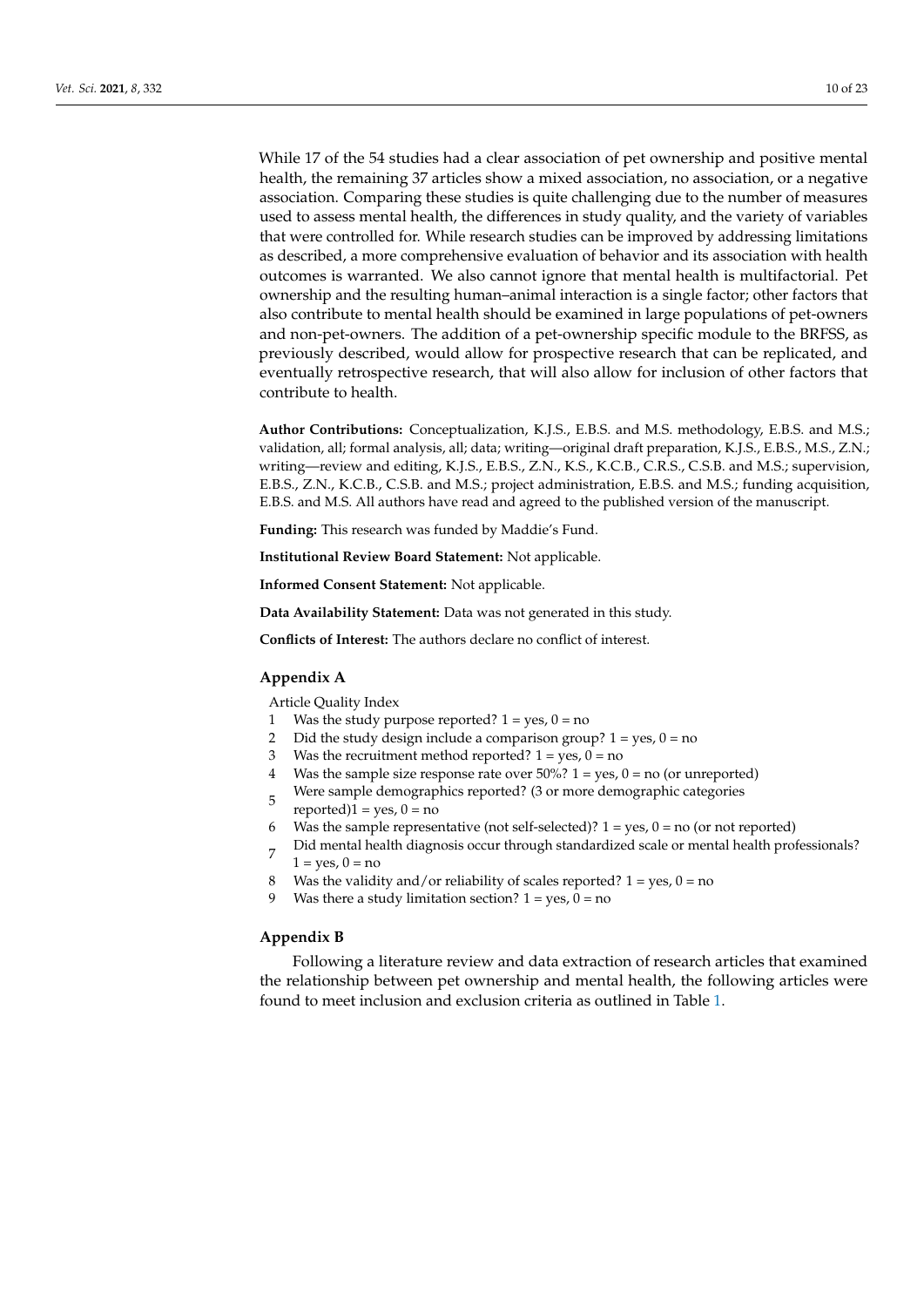#### *Vet. Sci.* **2021**, *8*, 332 11 of 23

| Author                         | Title                                                                                                               | Year | Sample<br><b>Size</b> | Methods                                                                     | Sample<br>Population                            | <b>Mental Health</b><br>Measurement(s)                | Findings                                                                                                                                                                                                                                                                                          | Article<br>Quality<br><b>Index Score</b><br>$(0-9)$ |
|--------------------------------|---------------------------------------------------------------------------------------------------------------------|------|-----------------------|-----------------------------------------------------------------------------|-------------------------------------------------|-------------------------------------------------------|---------------------------------------------------------------------------------------------------------------------------------------------------------------------------------------------------------------------------------------------------------------------------------------------------|-----------------------------------------------------|
|                                |                                                                                                                     |      |                       | Research with Positive Associations between Pet Ownership and Mental Health |                                                 |                                                       |                                                                                                                                                                                                                                                                                                   |                                                     |
| Serpell, J. [43]               | Beneficial effects of pet<br>ownership on some aspects<br>of human health and<br>behaviour                          | 1991 | 71                    | -Prospective<br>-Quantitative                                               | General                                         | $-GHO-30$                                             | After acquiring a pet, dog-owners<br>demonstrated significant improvement in<br>their GHQ-30 scores during the first six<br>months after acquiring a pet, and moderate at<br>10-month follow-up. Cat owners<br>demonstrated small and non-statistically<br>significant improvement at six months. | 3                                                   |
| Budge, R.C.<br>et al. $[48]$   | Health correlates of<br>compatibility and attachment<br>in human-companion animal<br>relationships                  | 1998 | 176                   | -Cross-sectional<br>-Ouantitative                                           | General                                         | -AHCS<br>-Pet Attachment<br>Survey<br>-ISEL<br>$-MHI$ | As compatibility in the human-pet<br>relationship increased, so did the physical and<br>mental health and wellbeing for the human.<br>Human-pet compatibility was not associated<br>with levels of social support.                                                                                | 5                                                   |
| Zimolag, U.;<br>Krupa, T. [49] | Pet Ownership as a<br>Meaningful Community<br>Occupation for People With<br>Serious Mental Illness                  | 2009 | 59                    | -Cross-sectional<br>-Ouantitative                                           | People receiving<br>mental illness<br>treatment | $-GAF$<br>-EMAS<br>-CIS-APP                           | Pet owners demonstrated better social<br>community integration than non-pet owners.<br>Pet owners may also engage in more<br>meaningful activity and have higher<br>psychological community integration than<br>non-pet owners.                                                                   | 6                                                   |
| McConnell,<br>A.R. et al. [50] | Friends with benefits: on the<br>positive consequences of pet<br>ownership                                          | 2011 | 217                   | Prospective, cross<br>section<br>-Ouantitative                              | General                                         | -CES-D<br>-UCLA<br>-RSES<br>-SHS                      | Pets can serve as effective social resources for<br>their owners and positive connections with<br>pets are correlated with positive attachment<br>styles, personality traits, and self-esteem<br>generally and when facing social rejection.                                                      | $\overline{4}$                                      |
| Black, K. [51]                 | The Relationship Between<br>Companion Animals and<br>Loneliness Among Rural<br>Adolescents                          | 2012 | 293                   | -Cross-sectional<br>-Quantitative                                           | Adolescents                                     | -ULS<br>$-CABS$<br>-SSQSR                             | Pet owning adolescents had significantly<br>lower loneliness scores and there was an<br>inverse relationship between level of bond<br>with pet and levels of loneliness.                                                                                                                          | 8                                                   |
| Stern, S.L.<br>et al. [52]     | Potential Benefits of Canine<br>Companionship for Military<br>Veterans with Posttraumatic<br>Stress Disorder (PTSD) | 2013 | 30                    | -Cross-sectional<br>-Quantitative                                           | Military Veterans                               | -BDI<br>-LAPS<br>-PCL                                 | Since adopting their dog, veterans<br>self-reported feeling calmer, less lonely, less<br>depressed, and less worried about their and<br>their family's safety. Veterans did not report<br>less PTSD symptomatology since adopting<br>their dog.                                                   | 6                                                   |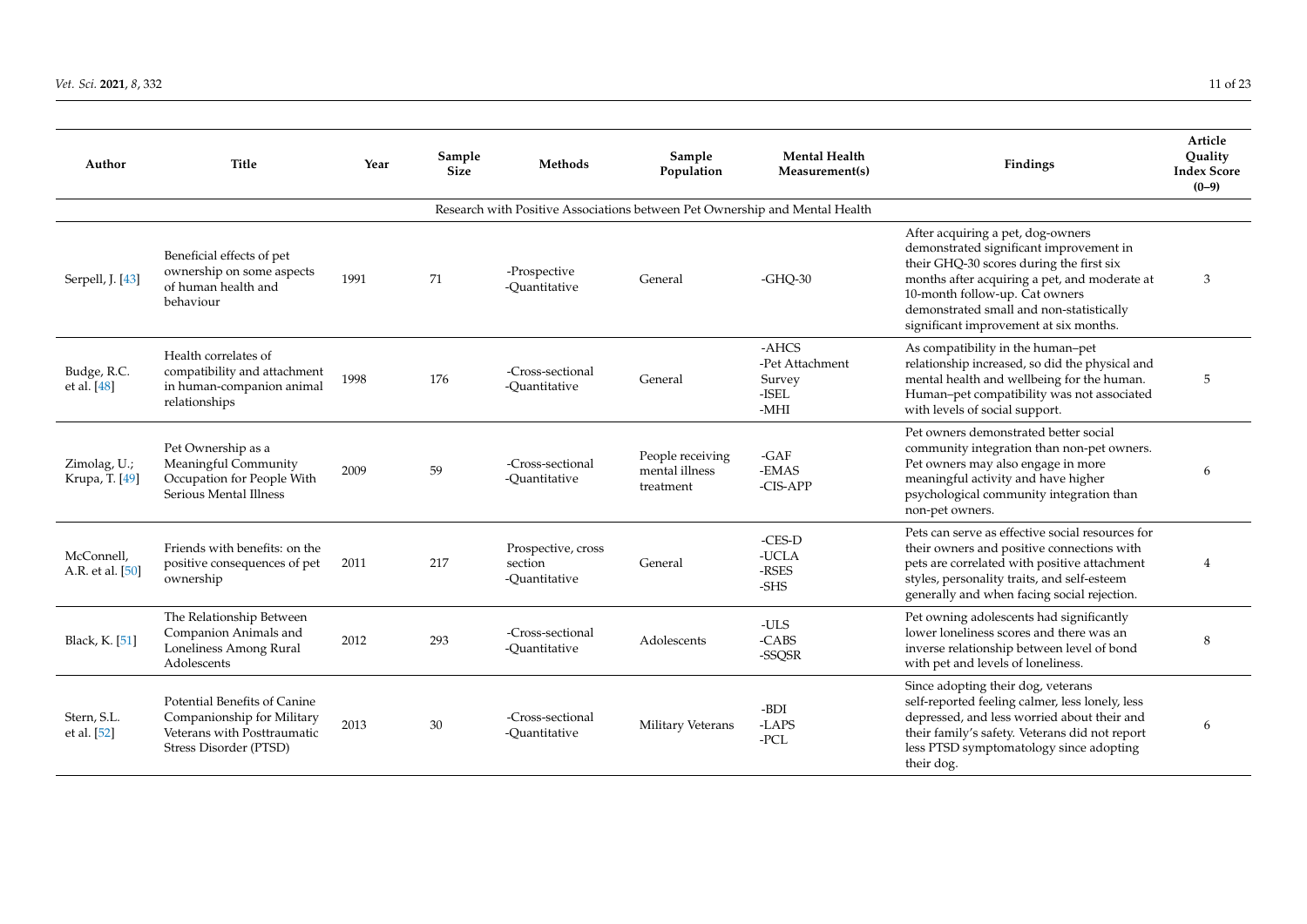| Author                           | <b>Title</b>                                                                                                                                                                 | Year | Sample Size | Methods                           | Sample<br>Population                    | <b>Mental Health</b><br>Measurement(s)                                      | Findings                                                                                                                                                                                                                                                         | Article<br>Quality<br><b>Index Score</b><br>$(0-9)$ |
|----------------------------------|------------------------------------------------------------------------------------------------------------------------------------------------------------------------------|------|-------------|-----------------------------------|-----------------------------------------|-----------------------------------------------------------------------------|------------------------------------------------------------------------------------------------------------------------------------------------------------------------------------------------------------------------------------------------------------------|-----------------------------------------------------|
| Lem, M.; Coe<br>et al. [55]      | The Protective Association<br>between Pet Ownership<br>and Depression among<br>Street-involved Youth: A<br>Cross-sectional Study                                             | 2016 | 190         | -Cross-sectional<br>-Ouantitative | Children and<br>adolescents             | $-CES-D$                                                                    | Pet ownership among street youth was<br>associated with lower levels of<br>depression.                                                                                                                                                                           | 7                                                   |
| Bos, E.H.<br>et al. [29]         | Preserving Subjective<br>Wellbeing in the Face of<br>Psychopathology:<br>Buffering Effects of<br>Personal Strengths and<br>Resources                                         | 2016 | 2411        | -Cross-sectional<br>-Ouantitative | General                                 | -MANSA<br>-HI<br>-PWB<br>-SPF-IL<br>-DASS<br>-QIDS<br>-PANAS<br>-HSQ<br>-EQ | Owning a pet and/or having a partner<br>protected study participants' wellbeing<br>even when psychological distress<br>symptoms were present.                                                                                                                    | 6                                                   |
| Hall, S.S.<br>et al. [56]        | The long-term benefits of<br>dog ownership in families<br>with children with autism                                                                                          | 2016 | 37          | -Longitudinal<br>-Mixed           | Children with ASD<br>and their families | -PSI-SF<br>-LAPS                                                            | Families of autistic children who had<br>acquired a pet dog demonstrated<br>improved family functioning and reduced<br>parental stress in comparison to control<br>group families who did not acquire a pet<br>dog.                                              | 8                                                   |
| Marsa-Sambola.<br>F. et al. [57] | Quality of life and<br>adolescents'<br>communication with their<br>significant others (mother,<br>father, and best friend): the<br>mediating effect of<br>attachment to pets | 2017 | 2262        | -Cross-sectional<br>-Ouantitative | Adolescents                             | -KIDSCREEN-10 Index<br>-SAPS                                                | Higher attachment to pet dog/cat was<br>associated with better quality of life.<br>Attachment to pets may also enhance<br>communication with parents and best<br>friends.                                                                                        | 6                                                   |
| Muldoon, A.L.<br>et al. [58]     | A Web-Based Study of Dog<br>Ownership and Depression<br>Among People Living With<br><b>HIV</b>                                                                               | 2017 | 199         | -Cross-sectional<br>-Quantitative | People with a<br>physical illness       | $-CES-D10$<br>-RRC-ARM<br>$-CYRM-28$                                        | Non-current dog ownership among<br>research participants was significantly<br>and positively associated with depression<br>with non-current dog owners being three<br>times more likely to report symptoms of<br>depression compared with current dog<br>owners. | 8                                                   |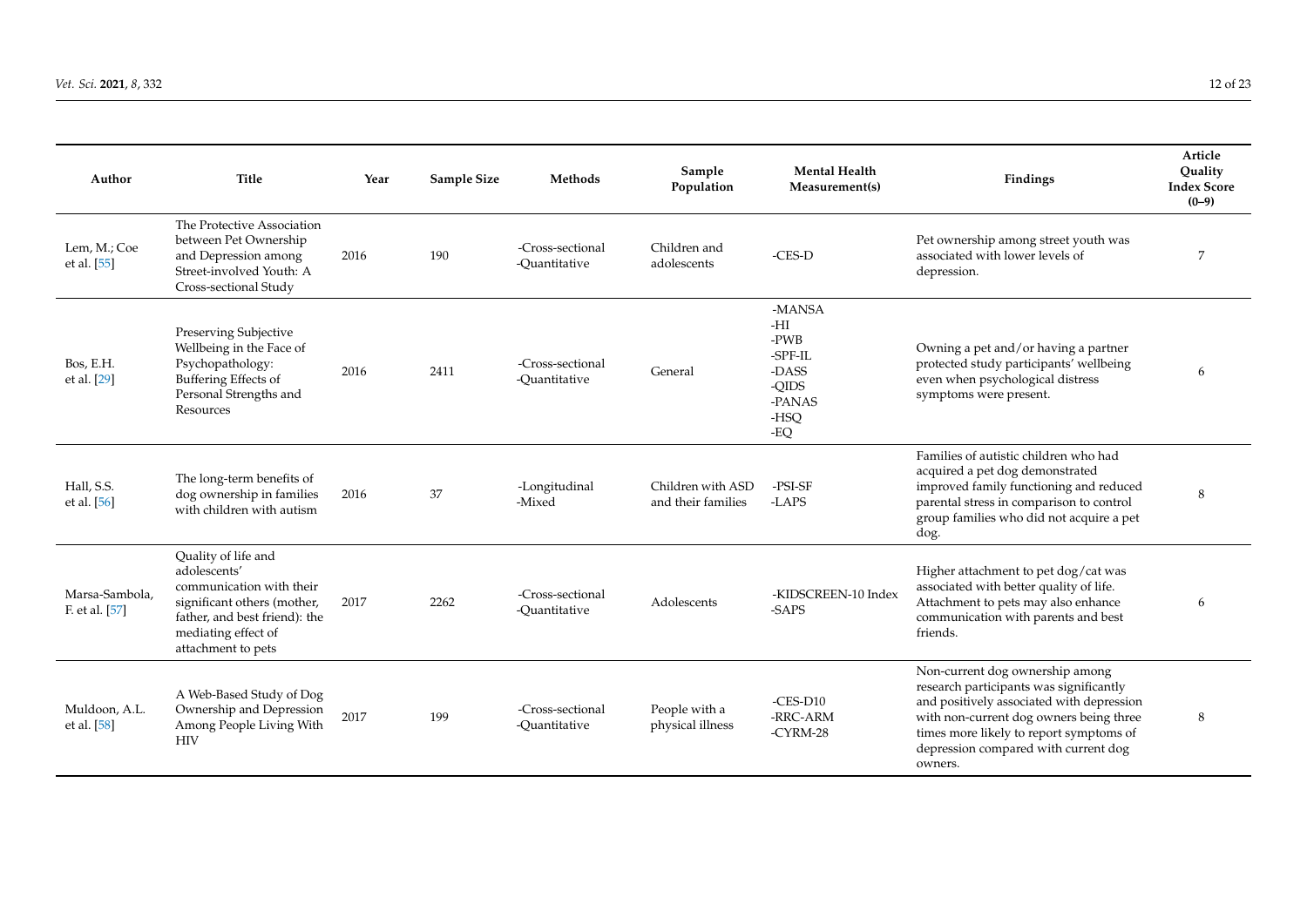| Author                                         | <b>Title</b>                                                                                                                                   | Year | Sample Size | Methods                                                                  | Sample<br>Population                            | <b>Mental Health</b><br>Measurement(s)                                                                                                                                                         | <b>Findings</b>                                                                                                                                                                                       | Article<br>Ouality<br><b>Index Score</b><br>$(0-9)$ |
|------------------------------------------------|------------------------------------------------------------------------------------------------------------------------------------------------|------|-------------|--------------------------------------------------------------------------|-------------------------------------------------|------------------------------------------------------------------------------------------------------------------------------------------------------------------------------------------------|-------------------------------------------------------------------------------------------------------------------------------------------------------------------------------------------------------|-----------------------------------------------------|
| Wu, C.S.T.<br>et al. [59]                      | The Association of Pet<br>Ownership and<br>Attachment with Perceived<br>Stress among Chinese<br>Adults                                         | 2018 | 288         | -Cross-sectional<br>-Quantitative                                        | General                                         | $-$ PSS<br>-CABS                                                                                                                                                                               | Higher levels of pet attachment are<br>associated with lower levels of perceived<br>stress among pet owners. Dog owners<br>report being more attached to their pet<br>than other types of pet owners. | 7                                                   |
| Powell, L.<br>et al. [60]                      | Companion dog<br>acquisition and mental<br>well-being: a<br>community-based<br>three-arm controlled study                                      | 2019 | 71          | -Prospective<br>-Ouantitative                                            | General                                         | -ULS<br>-PANAS<br>$-K-10$                                                                                                                                                                      | Acquiring a dog was associated with<br>lower levels of loneliness at three-month<br>and eight-month follow up.                                                                                        | 6                                                   |
| Carr, E.C.J.<br>et al. $[61]$                  | Evaluating the<br>Relationship between<br>Well-Being and Living with<br>a Dog for People with<br>Chronic Low Back Pain: A<br>Feasibility Study | 2019 | 56          | -Cross-sectional<br>-Mixed methods                                       | People with a<br>physical illness               | -HRQOL<br>$-WHO-5$<br>-PROMIS anxiety SF4<br>-PROMIS depression<br>SF <sub>4</sub><br>$-ULS$<br>-SSNS<br>-PROMIS<br>Companionship scale<br>-PROMIS Emotional<br>support scale<br>-LAPS<br>-HAB | Dog owners reported fewer depression<br>and anxiety symptoms over the last week<br>before the survey than the non-dog<br>owners.                                                                      | 5                                                   |
| Yolken, R.<br>et al. [28]                      | Exposure to household pet<br>cats and dogs in childhood<br>and risk of subsequent<br>diagnosis of schizophrenia<br>or bipolar disorder         | 2019 | 1371        | -Cross-sectional<br>-Qualitative                                         | People receiving<br>mental illness<br>treatment | N/A                                                                                                                                                                                            | Exposure to a pet dog during the first 12<br>years of life was associated with a<br>decreased hazard of having a subsequent<br>diagnosis of schizophrenia.                                            | 5                                                   |
|                                                |                                                                                                                                                |      |             | Research with Mixed Associations between Pet Ownership and Mental Health |                                                 |                                                                                                                                                                                                |                                                                                                                                                                                                       |                                                     |
| Siegel, J.M. [62]                              | Stressful life events and<br>use of physician services<br>among the elderly: the<br>moderating role of pet<br>ownership                        | 1990 | 938         | -Prospective<br>-Mixed                                                   | Elderly                                         | -LNS<br>$-CES-D$                                                                                                                                                                               | Elderly respondents with stressful life<br>events made fewer visits to the physician<br>if they had a pet dog. The presence of a<br>dog was not associated with lower levels<br>of depression.        | 6                                                   |
| Gulick, E.E.;<br>Krause-Parello,<br>C. A. [63] | Factors related to type of<br>companion pet owned by<br>older women                                                                            | 2012 | 159         | -Cross-sectional<br>-Quantitative                                        | Elderly (females)                               | -PGWB<br>-ULS                                                                                                                                                                                  | Women with dogs reported higher<br>general health, vitality, and total<br>well-being but worse levels of depression<br>than women with cats.                                                          | 6                                                   |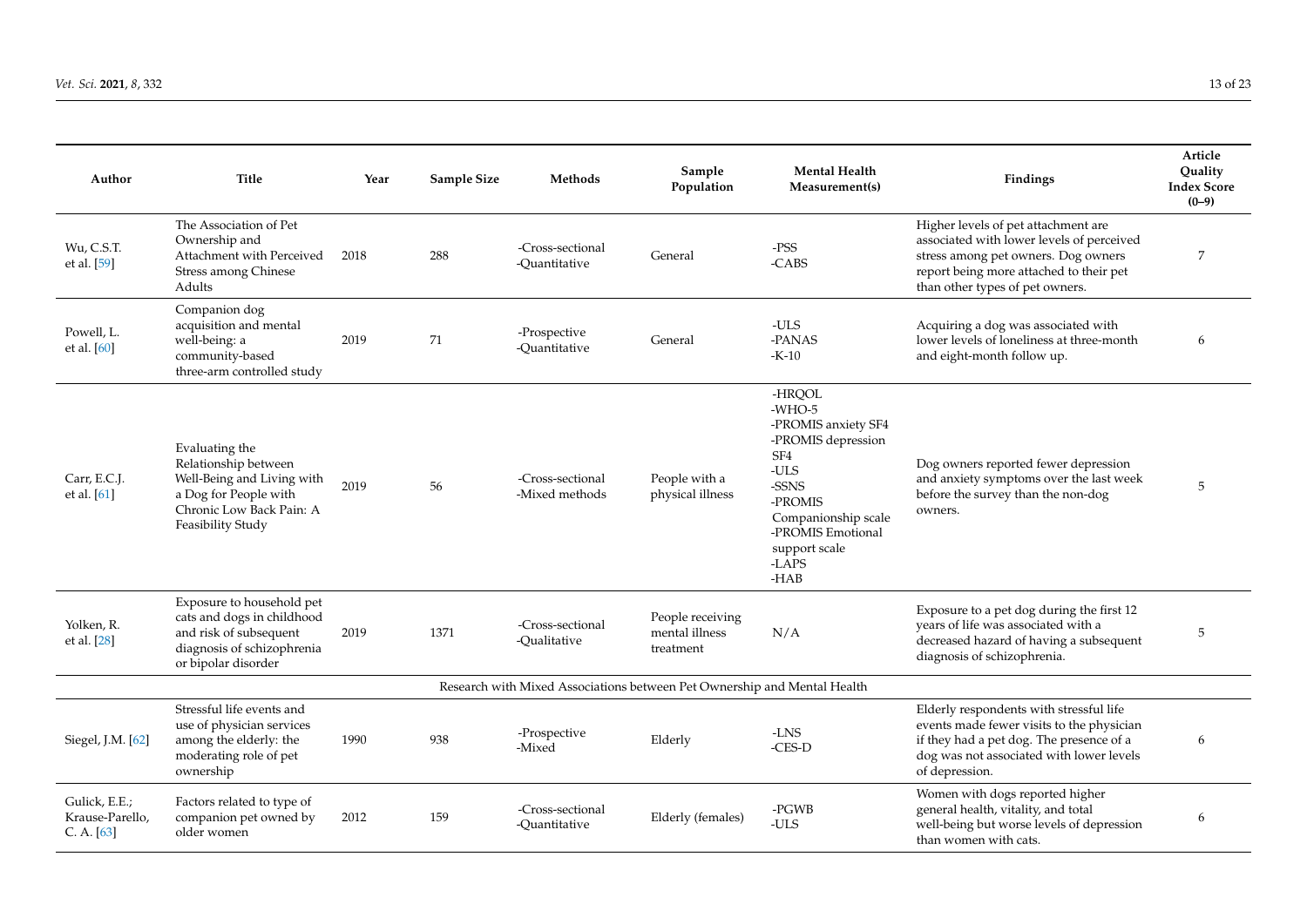| Author                                            | <b>Title</b>                                                                                                                         | Year | Sample Size | Methods                                                                    | <b>Sample Population</b>              | <b>Mental Health</b><br>Measurement(s) | Findings                                                                                                                                                                                                                                                                                                                               | Article<br>Ouality<br><b>Index Score</b><br>$(0-9)$ |
|---------------------------------------------------|--------------------------------------------------------------------------------------------------------------------------------------|------|-------------|----------------------------------------------------------------------------|---------------------------------------|----------------------------------------|----------------------------------------------------------------------------------------------------------------------------------------------------------------------------------------------------------------------------------------------------------------------------------------------------------------------------------------|-----------------------------------------------------|
| Fritz, C.L.<br>et al. [64]                        | Companion animals and<br>the psychological health of<br>Alzheimer patients'<br>caregivers                                            | 1996 | 244         | -Cross-sectional<br>-Ouantitative                                          | Caregivers                            | -ZBI<br>$-LSI-Z$<br>$-GDS$<br>-LAPS    | Stress was less for pet owning younger<br>male and female caregivers of cognitively<br>impaired adults but not for older pet<br>owning female caregivers.                                                                                                                                                                              | 5                                                   |
| Tower, R.B.;<br>Nokota, M. [19]                   | Pet companionship and<br>depression: results from a<br><b>United States Internet</b><br>sample                                       | 2006 | 2291        | -Cross-sectional<br>-Ouantitative                                          | General                               | $-CES-D$                               | Unmarried women who live with a pet<br>had the fewest depressive symptoms and<br>unmarried men who live with a pet had<br>the most.                                                                                                                                                                                                    | 6                                                   |
| Wisdom, J.P.;<br>Saedi, G.A.;<br>Green, C.A. [38] | Another Breed of "Service"<br>Animals: STARS Study<br>Findings About Pet<br>Ownership and Recovery<br>From Serious Mental<br>Illness | 2009 | 177         | Prospective<br>-Longitudinal<br>-Mixed Methods                             | People with serious<br>mental illness | -CSI<br>-W-QLI                         | Pet owners were more likely to have<br>affective versus psychotic diagnosis, were<br>more likely to have a comorbid substance<br>abuse disorder and were more likely to<br>live with someone. They also had fewer<br>hospitalizations.                                                                                                 | 4                                                   |
| Cline,<br>K.M.C. [65]                             | Psychological Effects of<br>Dog Ownership: Role<br>Strain, Role Enhancement,<br>and Depression                                       | 2010 | 201         | -Cross-sectional<br>-Ouantitative                                          | General                               | $-CES-D$                               | Dog ownership had no direct impact on<br>depression. Dog ownership was<br>associated with greater wellbeing for<br>women and those who are unmarried.                                                                                                                                                                                  | 7                                                   |
| Ramirez, M.T.G.;<br>Hernandez,<br>R.L. [66]       | Benefits of dog ownership:<br>Comparative study of<br>equivalent samples                                                             | 2014 | 602         | Prospective-<br>Cross-Sectional<br>-Ouantitative<br>(Snowball<br>sampling) | General                               | -SWLS<br>-SHS<br>-PHO<br>-PSS<br>-SFHS | Dog owners' scores were significantly<br>lower for psychosomatic symptoms and<br>stress and were higher for better mental<br>health, however, there were no<br>differences between groups for happiness<br>and life satisfaction.                                                                                                      | 5                                                   |
| Bradley, L.;<br>Bennett, P.C. [22]                | Companion-Animals'<br><b>Effectiveness in Managing</b><br>Chronic Pain in Adult<br><b>Community Members</b>                          | 2015 | 173         | -Cross-sectional<br>-Mixed methods                                         | People with physical<br>illness       | $-DASS-21$                             | There was no relationship between<br>companion animal ownership and stress<br>or anxiety, however, owners had higher<br>levels of depression than non-owners.<br>Depression among those who perceived<br>their animal as more friendly was lower<br>and for those who perceived their animal<br>as more disobedient stress was higher. | 5                                                   |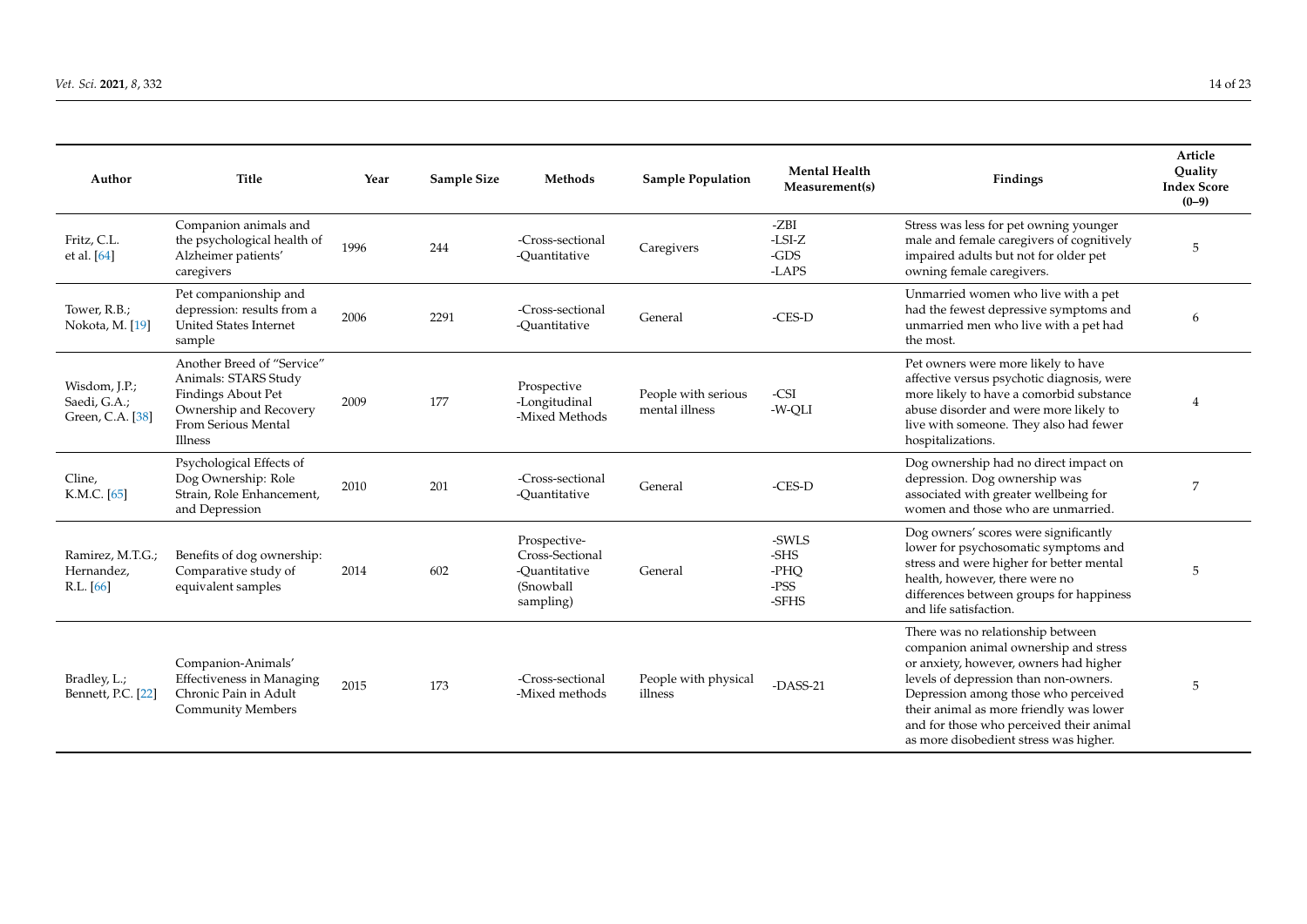| Author                                | <b>Title</b>                                                                                                                                                                 | Year | Sample Size | Methods                                                                                          | Sample<br>Population | <b>Mental Health</b><br>Measurement(s)    | Findings                                                                                                                                                                                                                                                                               | Article<br>Ouality<br><b>Index Score</b><br>$(0-9)$ |
|---------------------------------------|------------------------------------------------------------------------------------------------------------------------------------------------------------------------------|------|-------------|--------------------------------------------------------------------------------------------------|----------------------|-------------------------------------------|----------------------------------------------------------------------------------------------------------------------------------------------------------------------------------------------------------------------------------------------------------------------------------------|-----------------------------------------------------|
| Girardi, A.;<br>Pozzulo,<br>[LD. [24] | Childhood Experiences<br>with Family Pets and<br>Internalizing Symptoms in<br>Early Adulthood                                                                                | 2015 | 318         | -Cross-sectional<br>-Ouantitative                                                                | General              | -LAPS<br>-CTQ<br>-CEDV<br>-STAI-T<br>-BDI | Participants who were exposed to pet<br>aggression in childhood and reported<br>medium level bonds with animals also<br>reported more depression and anxiety<br>symptoms in early adulthood. Those who<br>were not exposed to pet aggression<br>reported fewer internalizing symptoms. | 7                                                   |
| Bennett, P.C.<br>et al. $[67]$        | An Experience Sampling<br>Approach to Investigating<br>Associations between Pet<br>Presence and Indicators of<br>Psychological Wellbeing<br>and Mood in Older<br>Australians | 2015 | 68          | -Prospective<br><b>Experience sampling</b><br>over 7 days<br>-Ouantitative                       | Elderly              | -DASS<br>$-SPS$<br>-ULS-R                 | There was not a difference between<br>pet-owners and non-pet-owners in mental<br>health outcomes, however, for pet owners,<br>level of pet presence in daily activities<br>was associated with better mental health<br>outcomes.                                                       | 6                                                   |
| Branson, S.M.<br>et al $[68]$ .       | Depression, loneliness, and<br>pet attachment in<br>homebound older adult cat<br>and dog owners                                                                              | 2017 | 39          | -Cross-sectional<br>-Quantitative                                                                | Elderly              | $-GDS-SF$<br>-ULS-R                       | Cat owners reported fewer depressive<br>symptoms than dog owners, especially<br>for men, but the differences in levels of<br>depressive symptoms between dog and<br>cat owners was small.                                                                                              | 6                                                   |
| Mueller, M.K.<br>et al. [69]          | Human-animal interaction<br>as a social determinant of<br>health: descriptive findings<br>from the health and<br>retirement study                                            | 2018 | 1657        | -Retrospective<br>-Cross-sectional<br>-Ouantitative                                              | Elderly              | - Created measures                        | Pet ownership was positively correlated<br>with reporting depression in lifetime,<br>however, there was no difference in<br>self-reported depression in the last week<br>between pet owners and non-owners.                                                                            | 6                                                   |
| Carr, D.C.<br>et al. [70]             | Typologies of older adult<br>companion animal owners<br>and non-owners: moving<br>beyond the dichotomy                                                                       | 2019 | 1179        | -Cross-sectional<br>-Ouantitative<br>Data was collected<br>from the Health a<br>Retirement Study | Elderly              | -CES-D<br>-BFI                            | Five clusters of owners and four clusters<br>of non-owners were identified with<br>varying mental health outcomes. Pet<br>owners were higher in neuroticism and<br>lower in extraversion.                                                                                              | 5                                                   |
| Liu, S.X.<br>et al. [30]              | Is Dog Ownership<br>Associated with Mental<br>Health? A Population<br>Study of 68,362 Adults<br>Living in England                                                            | 2019 | 68,362      | -Repeated<br>cross-sectional<br>survey running in<br>annual thematic<br>cycles<br>-Ouantitative  | General              | $-GHO-12$                                 | Single dog owners were more likely to<br>demonstrate higher levels of short-term<br>psychological distress. Dog owners with<br>partners had lower levels of self-reported<br>mental illness.                                                                                           | 7                                                   |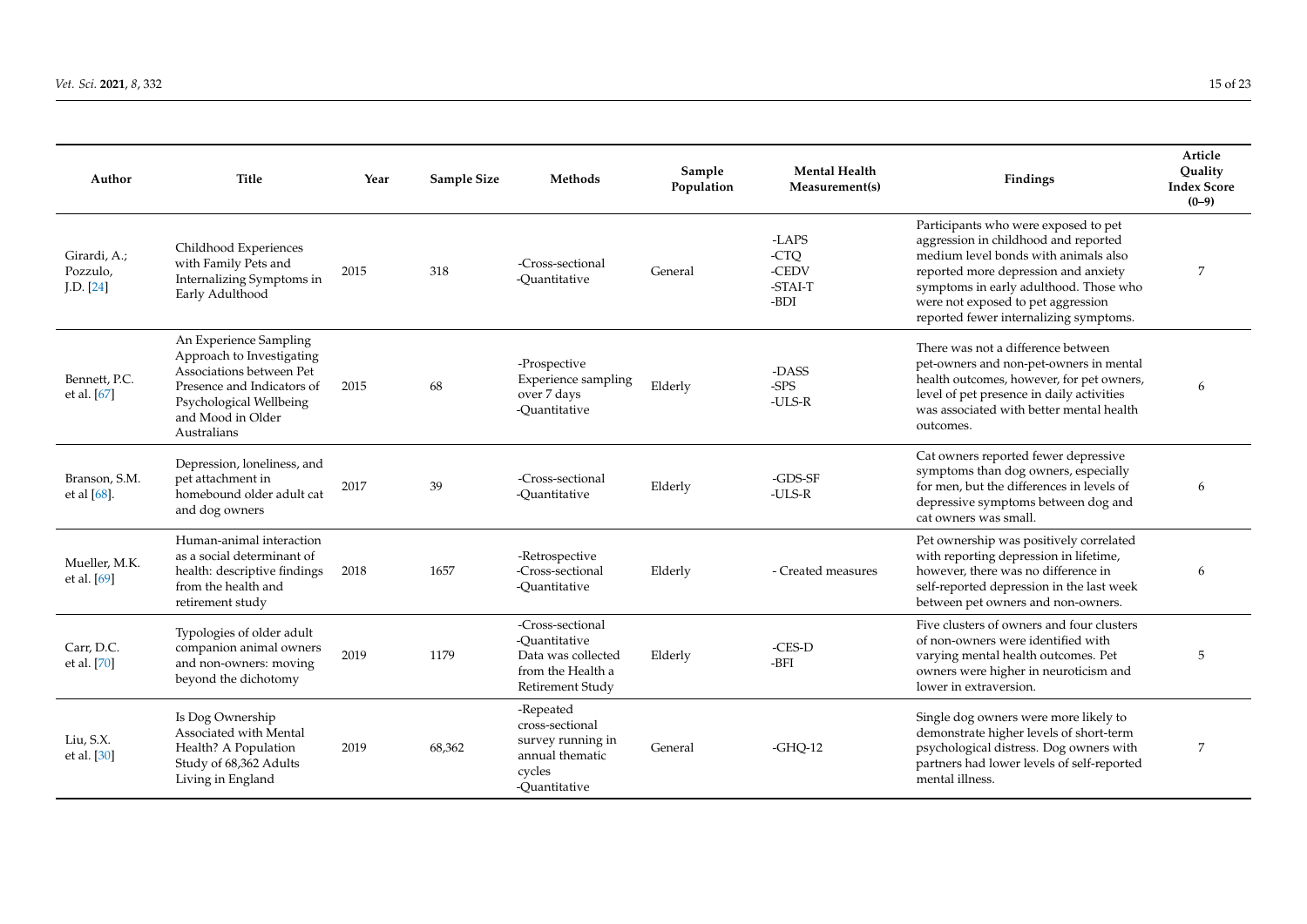| Author                                     | <b>Title</b>                                                                                                                                                       | Year | Sample Size | Methods                                                          | Sample<br>Population            | <b>Mental Health</b><br>Measurement(s)                                 | Findings                                                                                                                                                                                                                                                                                                                                           | Article<br>Ouality<br><b>Index Score</b><br>$(0-9)$ |
|--------------------------------------------|--------------------------------------------------------------------------------------------------------------------------------------------------------------------|------|-------------|------------------------------------------------------------------|---------------------------------|------------------------------------------------------------------------|----------------------------------------------------------------------------------------------------------------------------------------------------------------------------------------------------------------------------------------------------------------------------------------------------------------------------------------------------|-----------------------------------------------------|
| Ingram, K.M.;<br>Cohen-Filipic,<br>J. [20] | Benefits, challenges, and<br>needs of people living with<br>cancer and their<br>companion dogs: An<br>exploratory study                                            | 2019 | 122         | -Cross-sectional<br>-Mixed methods                               | People with<br>physical illness | -CES-D<br>-FACT-G<br>-LAPS                                             | The human-pet bond was not directly<br>linked with well-being. Depressive<br>symptoms depended on cancer treatment<br>status and level of bond with those<br>having completed treatment and had a<br>stronger bond reported fewer depressive<br>symptoms. For continuing treatment<br>stronger bonds was positively correlated<br>with depression. | 5                                                   |
| Min, K.D.<br>et al. [71]                   | Owners' Attitudes toward<br>Their Companion Dogs<br>Are Associated with the<br>Owners' Depression<br>Symptoms-An Exploratory<br>Study in South Korea               | 2019 | 654         | -Cross-sectional<br>-Ouantitative                                | General                         | -CES-D                                                                 | Those respondents who had a negative<br>view of their pets also were more likely to<br>report the presence of depression. Those<br>who had a more positive view of their pet<br>were less likely to report depression.                                                                                                                             | 5                                                   |
| Hajek, A.; Konig,<br>H.H. [23]             | How do cat owners, dog<br>owners and individuals<br>without pets differ in terms<br>of psychosocial outcomes<br>among individuals in old<br>age without a partner? | 2020 | 1160        | -Longitudinal<br>-Cross-sectional<br>-Ouantitative               | Elderly                         | $-CES-D$<br>-De Jong Gierveld<br>Loneliness Scale                      | Dog owners were less socially isolated<br>than non-pet owners, however this was<br>not true for cat owners. Pet-owning<br>women also reported less loneliness,<br>whereas loneliness did not differ between<br>pet-owning and non-pet-owning men.                                                                                                  | 8                                                   |
| Teo, J.T.;<br>Thomas, S. J. [72]           | Psychological Mechanisms<br>Predicting Wellbeing in Pet<br>Owners: Rogers' Core<br>Conditions versus<br>Bowlby's Attachment                                        | 2019 | 298         | -Cross-sectional<br>-Quantitative                                | General                         | $-DASS-21$<br>-BSI<br>-WHO<br><b>OOLBREF</b><br>-OPRQ<br>-PAQ<br>-BLRI | Pet owners and non-pet owners did not<br>significantly differ in terms of QOL or<br>psychopathology. However, in pet<br>owners, secure pet attachments were<br>associated with lower psychological<br>distress and psychopathology. Differences<br>in wellbeing is related to qualities of<br>individual human-pet relationships.                  | 7                                                   |
| Endo, K.<br>et al. [73]                    | Dog and Cat Ownership<br>Predicts Adolescents'<br>Mental Well-Being: A<br>Population-Based<br>Longitudinal Study                                                   | 2020 | 2584        | -Prospective cohort<br>study<br>-Quantitative and<br>qualitative | Adolescents                     | $-WHO-5$                                                               | Dog ownership at age 10 predicted better<br>well-being at age 12 compared to no dog<br>ownership. Cat ownership at age 10<br>predicted worse well-being at age 12<br>compared to no cat ownership.                                                                                                                                                 |                                                     |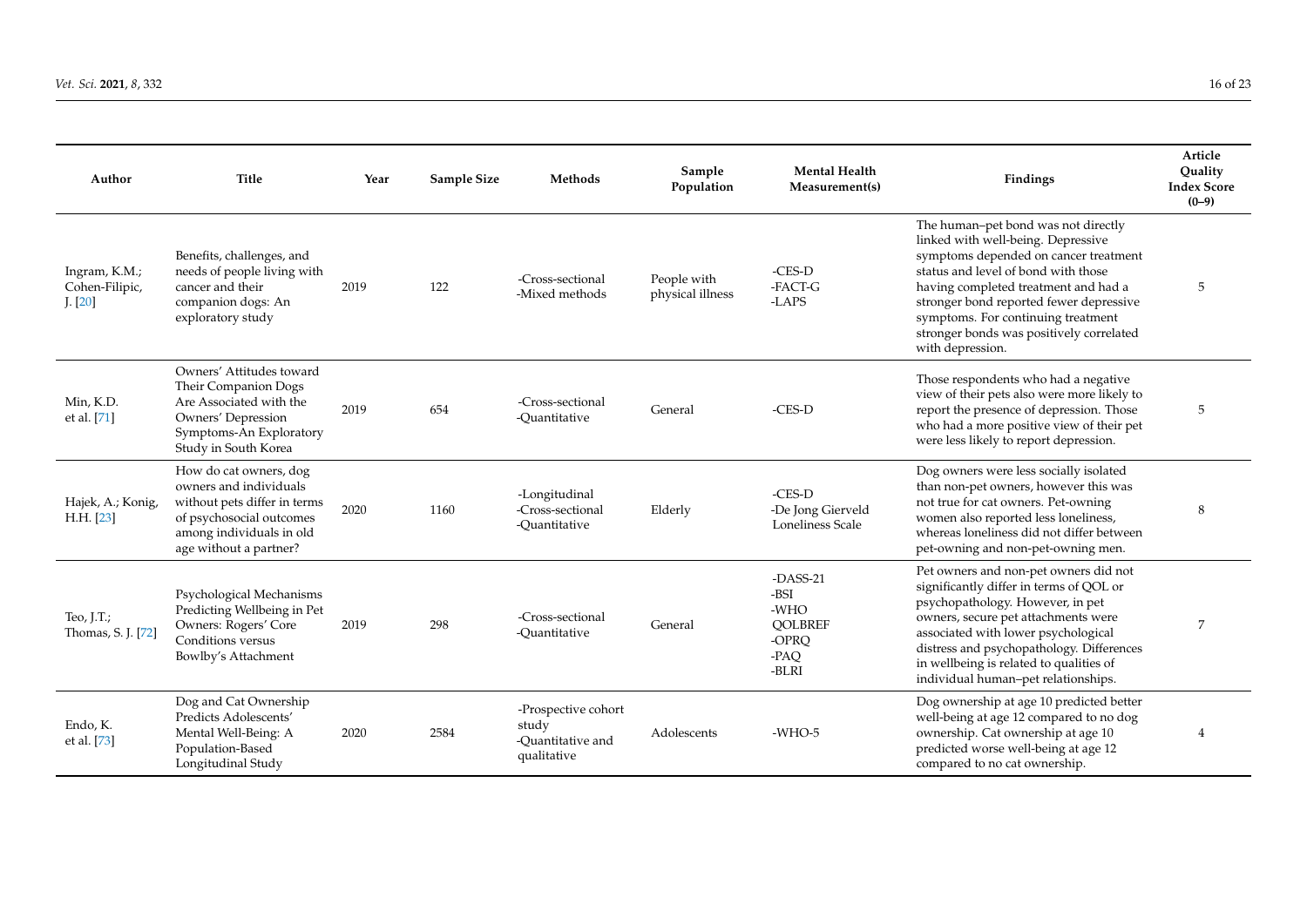| Author                         | <b>Title</b>                                                                                                                                         | Year | Sample Size | Methods                                                                     | Sample<br>Population            | <b>Mental Health</b><br>Measurement(s)                                                                      | Findings                                                                                                                                                                                                                                                                                               | Article<br>Ouality<br><b>Index Score</b><br>$(0-9)$ |
|--------------------------------|------------------------------------------------------------------------------------------------------------------------------------------------------|------|-------------|-----------------------------------------------------------------------------|---------------------------------|-------------------------------------------------------------------------------------------------------------|--------------------------------------------------------------------------------------------------------------------------------------------------------------------------------------------------------------------------------------------------------------------------------------------------------|-----------------------------------------------------|
|                                |                                                                                                                                                      |      |             | Research with Negative Associations between Pet Ownership and Mental Health |                                 |                                                                                                             |                                                                                                                                                                                                                                                                                                        |                                                     |
| Parslow, R.A.<br>et al. [74]   | Pet ownership and health<br>in older adults: Findings<br>from a survey of 2551<br>community-based<br>Australians aged 60-64                          | 2005 | 2551        | -Cross-sectional<br>-Ouantitative                                           | Elderly                         | $-SF-12$<br>-GADS<br>-PANAS<br>-EPQ-R                                                                       | Those with pets have poorer mental and<br>physical health and use more pain relief<br>medication than those without pets.<br>Further, our study suggests that those<br>with pets are less conforming to social<br>norms as indicated by their higher levels<br>of psychoticism.                        | 6                                                   |
| Mullersdorf. M.<br>et al. [40] | Aspects of health,<br>physical/leisure activities,<br>work and<br>socio-demographics<br>associated with pet<br>ownership in Sweden                   | 2010 | 39,995      | Retrospective-<br>Cross-sectional<br>-Ouantitative                          | General                         | -Aspects of health and<br>mental health on a<br>five-point Likert scale                                     | "Pet owners in this study reported poorer<br>mental health than non-pet owners.<br>However, the authors suggest that the<br>increase in depression or feelings of<br>loneliness might predispose people to<br>buying a pet."                                                                           | 7                                                   |
|                                |                                                                                                                                                      |      |             | Research with No Associations between Pet Ownership and Mental Health       |                                 |                                                                                                             |                                                                                                                                                                                                                                                                                                        |                                                     |
| Raina, P.<br>et al. [76]       | Influence of companion<br>animals on the physical<br>and psychological health of<br>older people: an analysis of<br>a one-year longitudinal<br>study | 1999 | 995         | -Longitudinal<br>-Cross-Sectional                                           | Elderly                         | -LAPS<br>-Reported levels of<br>satisfaction regarding<br>mental health,<br>happiness, and<br>relationships | "No statistically significant direct<br>association was observed between pet<br>ownership and change in psychological<br>wellbeing However, pet ownership<br>significantly modified the relationship<br>between social support and the change in<br>psychological well-being over a 1-year<br>period." |                                                     |
| El-Alayli, A.<br>et al. [77]   | Reigning cats and dogs: A<br>pet-enhancement bias and<br>its link to pet attachment,<br>pet-self similarity,<br>self-enhancement, and<br>well-being  | 2006 | 70          | Prospective<br>-Ouantitative                                                | General                         | -PAS<br>-CABS<br>-SWLS<br>-PANAS<br>-SHS                                                                    | "A secondary objective of this research<br>was to examine whether psychological<br>well-being was related to pet<br>enhancement, pet attachment, and<br>pet-self similarity. We found no evidence<br>suggesting a linear relationship between<br>pet attachment and psychological<br>well-being."      | 6                                                   |
| Wells, D.L. [78]               | Associations between pet<br>ownership and<br>self-reported health status<br>in people suffering from<br>chronic fatigue syndrome                     | 2009 | 193         | Cross-sectional                                                             | People with<br>physical illness | $-GHQ-12$<br>$-SF36$                                                                                        | Overall, findings suggest no statistically<br>significant association between pet<br>ownership and self-reported health in<br>people with CFS. Nonetheless, people<br>suffering from this condition believe that<br>their pets have the potential to enhance<br>quality of life.                       | 6                                                   |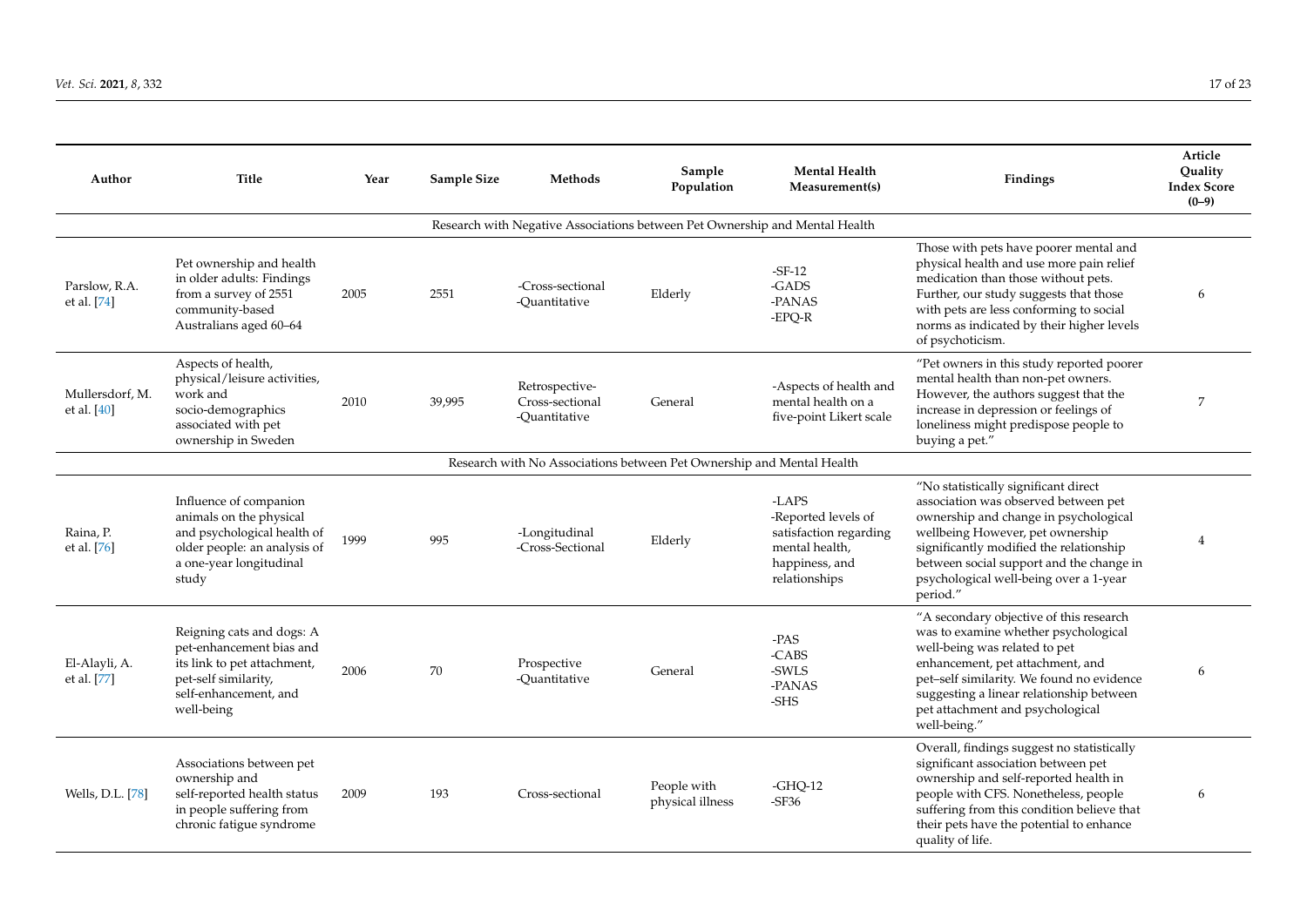| Author                           | <b>Title</b>                                                                                                                                         | Year | Sample Size | Methods                                           | Sample<br>Population | <b>Mental Health</b><br>Measurement(s)          | Findings                                                                                                                                                                                                                                       | Article<br>Ouality<br><b>Index Score</b><br>$(0-9)$ |
|----------------------------------|------------------------------------------------------------------------------------------------------------------------------------------------------|------|-------------|---------------------------------------------------|----------------------|-------------------------------------------------|------------------------------------------------------------------------------------------------------------------------------------------------------------------------------------------------------------------------------------------------|-----------------------------------------------------|
| Nagasawa, M.;<br>Ohta, M [79].   | The influence of dog<br>ownership in childhood on<br>the sociality of elderly<br>Japanese men                                                        | 2010 | 220         | -Cross-sectional<br>-Ouantitative                 | Elderly              | -IKIGAI<br>$-ULS-R$<br>-IMS-SSS                 | The effect of dog ownership on the<br>mental condition of an elderly Japanese<br>male may or may not be related to the<br>early childhood dog ownership.                                                                                       | 6                                                   |
| Rijken, M.; Van<br>Beek, S. [80] | About Cats and Dogs<br>Reconsidering the<br>Relationship Between Pet<br>Ownership and Health<br>Related Outcomes in<br>Community-Dwelling<br>Elderly | 2011 | 1410        | -Prospective<br>-Cross-sectional<br>-Ouantitative | Elderly              | $-GHO-12$<br>-ULS                               | Associations between pet ownership and<br>the frequency of social contacts or feelings<br>of loneliness were not found. Having a<br>dog increased the likelihood of being<br>healthy/active, whereas having a cat<br>showed the opposite.      | 8                                                   |
| Ramirez, M.T.G.,<br>et al. [66]  | Benefits of dog ownership:<br>Comparative study of<br>equivalent samples                                                                             | 2014 | 602         | -Prospective survey<br>-Ouantitative              | general              | -SWLS<br>-SHS<br>-PHO<br>$-$ PSS<br>$-SF-36$    | Dog owners had lower stress than<br>non-dog owners, but there was no<br>difference in overall mental health or<br>happiness.                                                                                                                   | 5                                                   |
| Enmarker. I.<br>et al. [81]      | Depression in older cat and<br>dog owners: the<br>Nord-Trondelag Health<br>Study (HUNT)-3                                                            | 2015 | 12,093      | -Cross-sectional<br>-Mixed methods                | Elderly              | -HADS-d                                         | When comparing pet owners and non-pet<br>owners, self-reported symptoms of<br>depression in older women do not change<br>based on ownership.                                                                                                   | 7                                                   |
| Bao, K.J.; Schreer,<br>G. [82]   | Pets and Happiness:<br>Examining the Association<br>between Pet Ownership<br>and Wellbeing                                                           | 2016 | 262         | -Cross-sectional<br>-Ouantitative                 | general              | -SHS<br>-SWLS<br>-mDES<br>-ERO<br>-BMPN<br>-BFI | Participants who owned pets and those<br>who did not own pets did not appear to<br>be very different in terms of wellbeing,<br>personality, happiness, positive emotions,<br>or negative emotions. Dog owners were<br>happier than cat owners. | 7                                                   |
| Miles, J.N.V.<br>et al. [83]     | A Propensity-Score-<br>Weighted<br>Population-Based Study of<br>the Health Benefits of Dogs<br>and Cats for Children                                 | 2017 | 5191        | -Retrospective<br>-Cross-sectional                | Children             | $-GHO-12$<br>$-SF-36$                           | When variables related to child<br>development were controlled for, there<br>was no evidence of a positive impact of<br>pet ownership on child mental health.                                                                                  | 4                                                   |
| Batty, G.D.<br>et al. [84]       | Associations of pet<br>ownership with<br>biomarkers of ageing:<br>population based cohort<br>study                                                   | 2017 | 8785        | -Prospective<br>-Ouantitative                     | Elderly              | $-CES-D$                                        | There was no evidence of a clear<br>association of any type of pet ownership<br>with depressive symptoms                                                                                                                                       | 6                                                   |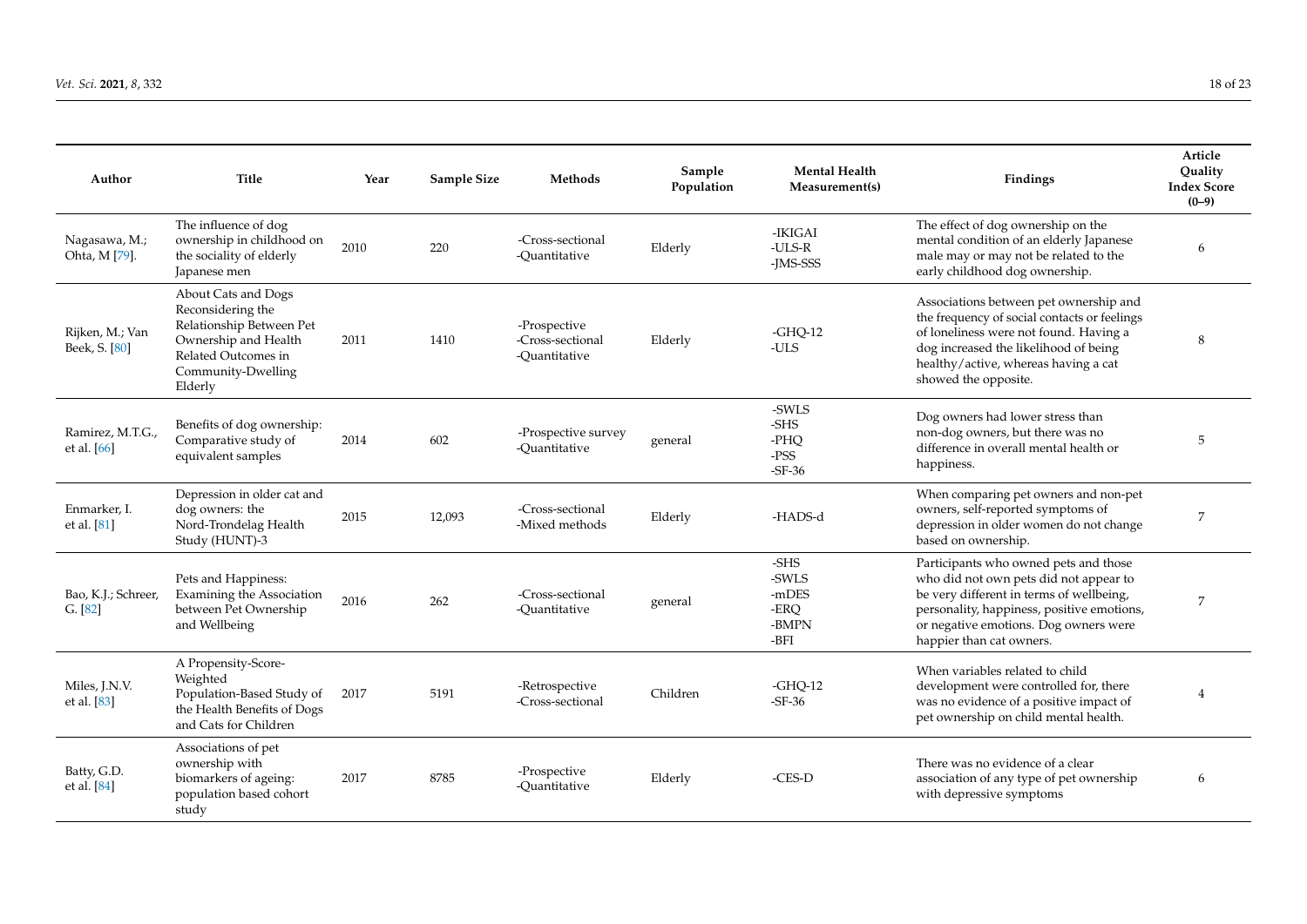| Author                         | Title                                                                                                                                                    | Year | <b>Sample Size</b> | Methods                           | Sample<br>Population | <b>Mental Health</b><br>Measurement(s)                            | <b>Findings</b>                                                                                                                                                                                                                               | Article<br>Ouality<br><b>Index Score</b><br>$(0-9)$ |
|--------------------------------|----------------------------------------------------------------------------------------------------------------------------------------------------------|------|--------------------|-----------------------------------|----------------------|-------------------------------------------------------------------|-----------------------------------------------------------------------------------------------------------------------------------------------------------------------------------------------------------------------------------------------|-----------------------------------------------------|
| Dunn, S.L.<br>et al. $[85]$    | Dog Ownership and Dog<br>Walking The Relationship<br>With Exercise, Depression,<br>and Hopelessness in<br>Patients With Ischemic<br><b>Heart Disease</b> | 2018 | 122                | -Prospective<br>-Ouantitative     | Physical illness     | $-PHO-9$<br>-STHS                                                 | No differences in levels of hopelessness<br>between the groups. Dog owners were<br>more depressed until adjusting for age<br>and sex, then no significant differences<br>between dog owners and non-dog<br>owners.                            | 8                                                   |
| Zijlema, W.L.<br>et al. $[86]$ | Dog ownership, the natural<br>outdoor environment and<br>health: a cross-sectional<br>study                                                              | 2019 | 3586               | -Cross-sectional<br>-Ouantitative | General              | $-SF-36$                                                          | There was no indication for an association<br>between dog ownership and mental<br>health in groups with high or low access<br>to natural outdoor environment (NOE)<br>and with high or low residential<br>surrounding greenness on the whole. | 6                                                   |
| Branson, S.M.<br>et al. [87]   | Biopsychosocial Factors<br>and Cognitive Function in<br>Cat Ownership and<br>Attachment in<br>Community-dwelling<br>Older Adults                         | 2019 | 96                 | -Cross-sectional<br>-Ouantitative | Elderly              | -LAPS<br>-PSS<br>-ULS<br>-GDS-SF<br>-Stress Salivary<br>Biomarker | No associations with the biopsychosocial<br>and cognitive measures. No link between<br>the level of pet attachment and loneliness<br>and depression.                                                                                          | ⇁                                                   |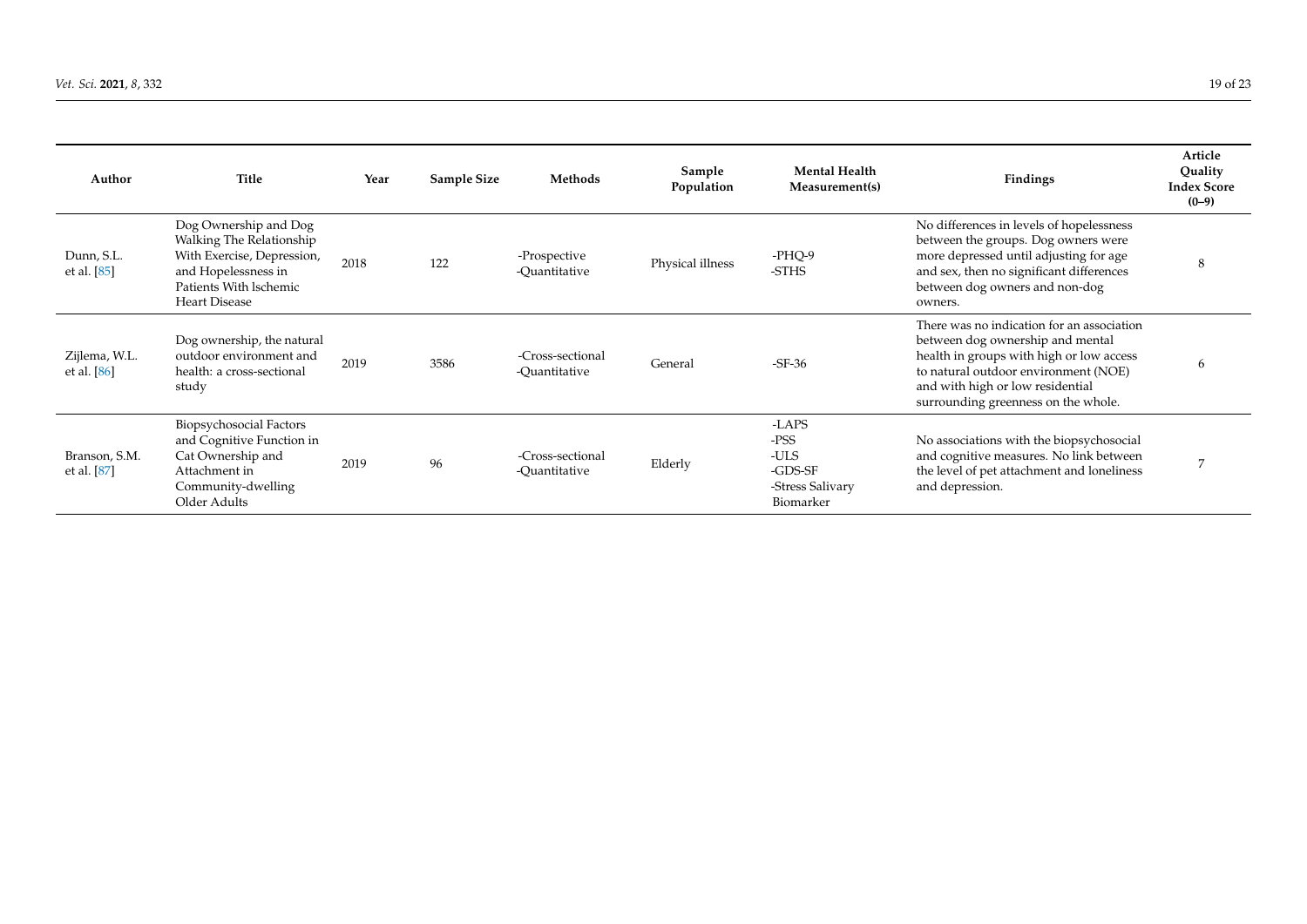## **References**

- <span id="page-19-0"></span>1. American Pet Products Association. *2019–2020 APPA National Pet Owners Survey*; American Pet Products Association: Stamford, CT, USA, 2019.
- <span id="page-19-1"></span>2. Walsh, F. Human-animal bonds II: The role of pets in family systems and family therapy. *Fam. Process.* **2009**, *48*, 481–499. [\[CrossRef\]](http://doi.org/10.1111/j.1545-5300.2009.01297.x)
- 3. Cassels, M.T.; White, N.; Gee, N.; Hughes, C. One of the family? Measuring young adolescents' relationships with pets and siblings. *J. Appl. Dev. Psychol.* **2017**, *49*, 12–20. [\[CrossRef\]](http://doi.org/10.1016/j.appdev.2017.01.003)
- <span id="page-19-2"></span>4. Friedmann, E.; Thomas, S.A. Health benefits of pets for families. In *Pets and the Family*; Sussman, M.B., Ed.; Routledge: Abingdon-on-Thames, UK, 1985; pp. 191–204.
- <span id="page-19-3"></span>5. Wollrab, T.I. Human-animal bond issues. *J. Am. Vet. Med. Assoc.* **1998**, *212*, 1675.
- <span id="page-19-4"></span>6. Friedmann, E.; Son, H. The human-companion animal bond: How humans benefit. *Vet. Clin. N. Am. Small Anim. Pract.* **2009**, *39*, 293–326. [\[CrossRef\]](http://doi.org/10.1016/j.cvsm.2008.10.015)
- 7. Crawford, E.K.; Worsham, N.L.; Swinehart, E.R. Benefits derived from companion animals, and the use of the term "attachment". *Anthrozoös* **2006**, *19*, 98–112. [\[CrossRef\]](http://doi.org/10.2752/089279306785593757)
- <span id="page-19-24"></span><span id="page-19-5"></span>8. Bodsworth, W.; Coleman, G.J. Child-companion animal attachment bonds in single and two-parent families. *Anthrozoös* **2001**, *14*, 216–223. [\[CrossRef\]](http://doi.org/10.2752/089279301786999391)
- <span id="page-19-27"></span><span id="page-19-6"></span>9. Westgarth, C.; Christley, R.M.; Marvin, G.; Perkins, E.I. Walk my dog because it makes me happy: A qualitative study to understand why dogs motivate walking and improved health. *Int. J. Environ. Res. Public Health* **2017**, *14*, 936. [\[CrossRef\]](http://doi.org/10.3390/ijerph14080936) [\[PubMed\]](http://www.ncbi.nlm.nih.gov/pubmed/28825614)
- <span id="page-19-25"></span><span id="page-19-7"></span>10. Carr, E.C.J.; Wallace, J.E.; Onyewuchi, C.; Hellyer, P.W.; Kogan, L. Exploring the meaning and experience of chronic pain with people who live with a dog: A qualitative study. *Anthrozoös* **2018**, *31*, 551–565. [\[CrossRef\]](http://doi.org/10.1080/08927936.2018.1505267)
- <span id="page-19-28"></span><span id="page-19-8"></span>11. Wells, D.L. The effects of animals on human health and well-being. *J. Soc. Issues* **2009**, *65*, 523–543. [\[CrossRef\]](http://doi.org/10.1111/j.1540-4560.2009.01612.x)
- 12. Peacock, J.; Chur-Hansen, A.; Winefield, H. Mental health implications of human attachment to companion animals. *J. Clin. Psychol.* **2012**, *68*, 292–303. [\[CrossRef\]](http://doi.org/10.1002/jclp.20866) [\[PubMed\]](http://www.ncbi.nlm.nih.gov/pubmed/22307948)
- <span id="page-19-26"></span>13. Antonacopoulos, N.M.D.; Pychyl, T.A. An examination of the potential role of pet ownership, human social support and pet attachment in the psychological health of individuals living alone. *Anthrozoös* **2010**, *23*, 37–54. [\[CrossRef\]](http://doi.org/10.2752/175303710X12627079939143)
- 14. Hepper, P.G.; Wells, D.L. Pet ownership and adults' views on the use of animals. *Soc. Anim.* **1997**, *5*, 45–63. [\[CrossRef\]](http://doi.org/10.1163/156853097X00213)
- <span id="page-19-9"></span>15. Herzog, H. The impact of pets on human health and psychological well-being: Fact, fiction, or hypothesis? *Curr. Dir. Psychol. Sci.* **2011**, *20*, 236–239. [\[CrossRef\]](http://doi.org/10.1177/0963721411415220)
- <span id="page-19-10"></span>16. Islam, A.; Towell, T. Cat and dog companionship and well-being: A systematic review. *Int. J. Appl. Psychol.* **2013**, *3*, 149–155.
- <span id="page-19-23"></span><span id="page-19-11"></span>17. Brooks, H.L.; Rushton, K.; Lovell, K.; Bee, P.; Walker, L.; Grant, L.; Rogers, A. The power of support from companion animals for people living with mental health problems: A systematic review and narrative synthesis of the evidence. *BMC Psychiatry* **2018**, *18*, 31. [\[CrossRef\]](http://doi.org/10.1186/s12888-018-1613-2)
- <span id="page-19-22"></span><span id="page-19-12"></span>18. Platt, B.; Hawton, K.; Simkin, S.; Mellanby, R.J. Suicidal behaviour and psychosocial problems in veterinary surgeons: A systematic review. *Soc. Psychiatry Psychiatr. Epidemiol.* **2012**, *47*, 223–240. [\[CrossRef\]](http://doi.org/10.1007/s00127-010-0328-6)
- <span id="page-19-13"></span>19. Tower, R.B.; Nokota, M. Pet companionship and depression: Results from a United States internet sample. *Anthrozoös* **2006**, *19*, 50–64. [\[CrossRef\]](http://doi.org/10.2752/089279306785593874)
- <span id="page-19-15"></span>20. Ingram, K.M.; Cohen-Filipic, J. Benefits, challenges, and needs of people living with cancer and their companion dogs: An exploratory study. *J. Psychosoc. Oncol.* **2019**, *37*, 110–126. [\[CrossRef\]](http://doi.org/10.1080/07347332.2018.1529010)
- 21. Fritz, C.L.; Farver, T.B.; Hart, L.A.; Kass, P.H. Companion animals and the psychological health of Alzheimer patients' caregivers. *Psychol. Rep.* **1996**, *78*, 467–481. [\[CrossRef\]](http://doi.org/10.2466/pr0.1996.78.2.467) [\[PubMed\]](http://www.ncbi.nlm.nih.gov/pubmed/9148303)
- <span id="page-19-21"></span>22. Bradley, L.; Bennett, P.C. Companion-animals' effectiveness in managing chronic pain in adult community members. *Anthrozoös* **2015**, *28*, 635–647. [\[CrossRef\]](http://doi.org/10.1080/08927936.2015.1070006)
- 23. Hajek, A.; König, H.-H. How do cat owners, dog owners and individuals without pets differ in terms of psychosocial outcomes among individuals in old age without a partner? *Aging Ment. Health* **2020**, *24*, 1613–1619. [\[CrossRef\]](http://doi.org/10.1080/13607863.2019.1647137) [\[PubMed\]](http://www.ncbi.nlm.nih.gov/pubmed/31364868)
- <span id="page-19-14"></span>24. Girardi, A.; Pozzulo, J.D. Childhood experiences with family pets and internalizing symptoms in early adulthood. *Anthrozoös* **2015**, *28*, 421–436. [\[CrossRef\]](http://doi.org/10.1080/08927936.2015.1052274)
- <span id="page-19-16"></span>25. Deas, G.W. Keeping mamma around: House calls. *New York Amsterdam News (1962–1993)*, 9 May 1992; 14–16.
- <span id="page-19-17"></span>26. Behravesh, C.B. Power of the Pet: Pets Enrich Our Lives. Available online: [https://www.huffpost.com/entry/power-of-the-pet](https://www.huffpost.com/entry/power-of-the-pet-pets-enrich-our-lives_b_5908a7abe4b084f59b49fcf4)[pets-enrich-our-lives\\_b\\_5908a7abe4b084f59b49fcf4](https://www.huffpost.com/entry/power-of-the-pet-pets-enrich-our-lives_b_5908a7abe4b084f59b49fcf4) (accessed on 7 December 2021).
- <span id="page-19-18"></span>27. Reigning Cats and Dogs. 2019. Available online: [https://www.economist.com/leaders/2019/06/22/pets-have-gained-the](https://www.economist.com/leaders/2019/06/22/pets-have-gained-the-upper-paw-over-their-so-called-owners)[upper-paw-over-their-so-called-owners](https://www.economist.com/leaders/2019/06/22/pets-have-gained-the-upper-paw-over-their-so-called-owners) (accessed on 7 December 2021).
- <span id="page-19-19"></span>28. Yolken, R.; Stallings, C.; Origoni, A.; Katsafanas, E.; Sweeney, K.; Squire, A.; Dickerson, F. Exposure to household pet cats and dogs in childhood and risk of subsequent diagnosis of schizophrenia or bipolar disorder. *PLoS ONE* **2019**, *14*, e0225320. [\[CrossRef\]](http://doi.org/10.1371/journal.pone.0225320)
- <span id="page-19-20"></span>29. Bos, E.H.; Snippe, E.; de Jonge, P.; Jeronimus, B. Preserving subjective wellbeing in the face of psychopathology: Buffering effects of personal strengths and resources. *PLoS ONE* **2016**, *11*, e0150867. [\[CrossRef\]](http://doi.org/10.1371/journal.pone.0150867)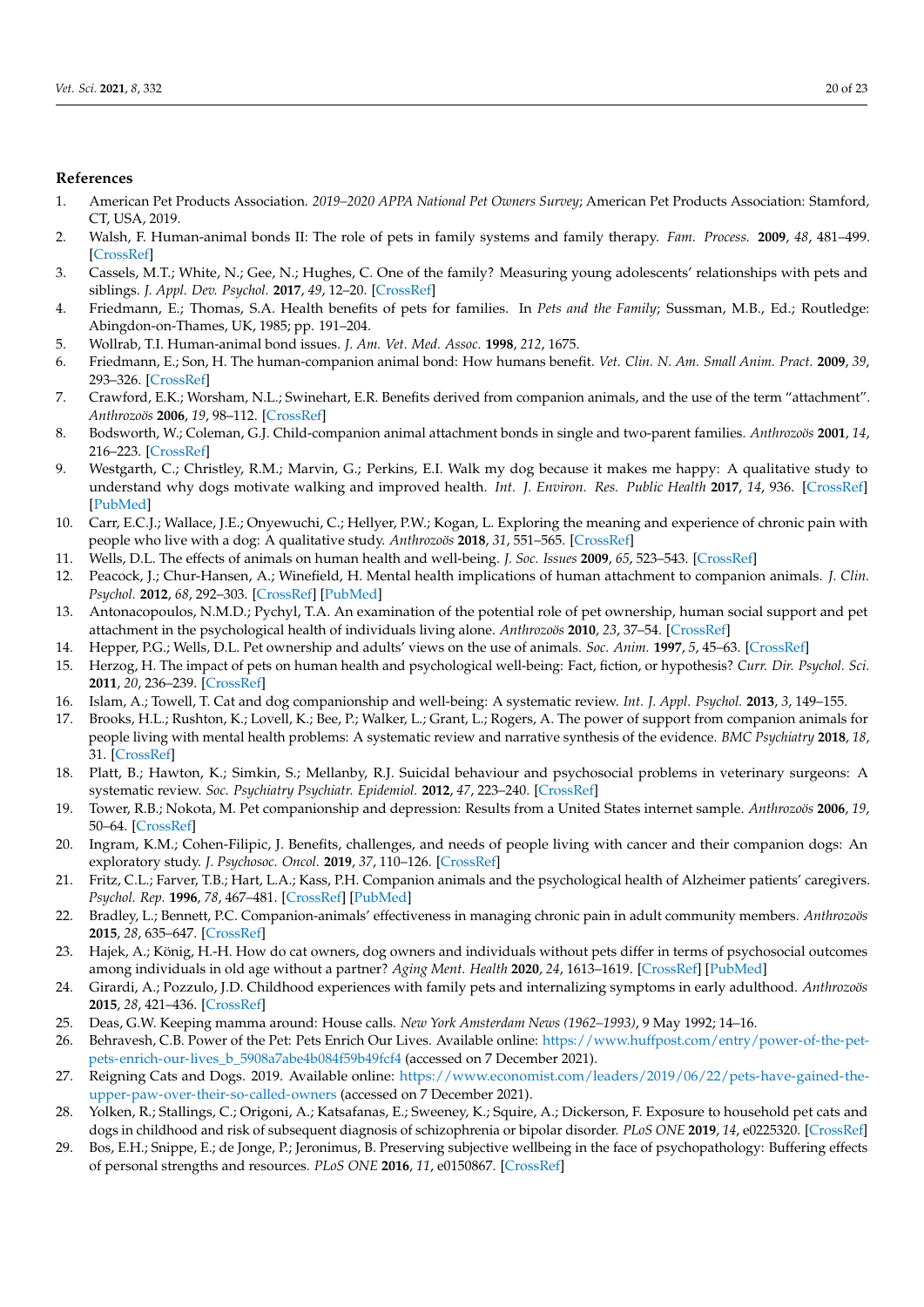- <span id="page-20-27"></span><span id="page-20-26"></span><span id="page-20-0"></span>30. Liu, S.; Powell, L.; Chia, D.; Russ, T.C.; McGreevy, P.D.; Bauman, A.E.; Edwards, K.M.; Stamatakis, E. Is dog ownership as-sociated with mental health? A population study of 68,362 adults living in England. *Anthrozoös* **2019**, *32*, 729–739. [\[CrossRef\]](http://doi.org/10.1080/08927936.2019.1673033)
- <span id="page-20-28"></span><span id="page-20-1"></span>31. Strand, E.B.; Faver, C.A. Battered women's concern for their pets: A closer look. *J. Fam. Soc. Work* **2005**, *9*, 39–58. [\[CrossRef\]](http://doi.org/10.1300/J039v09n04_04)
- <span id="page-20-2"></span>32. Brooks, H.; Rushton, K.; Walker, S.; Lovell, K.; Rogers, A. Ontological security and connectivity provided by pets: A study in the self-management of the everyday lives of people diagnosed with a long-term mental health condition. *BMC Psychiatry* **2016**, *16*, 409. [\[CrossRef\]](http://doi.org/10.1186/s12888-016-1111-3)
- <span id="page-20-3"></span>33. Katz, J. *The New Work of Dogs: Tending to Life, Love, and Family*; Random House Trade Paperbacks: New York, NY, USA, 2004; p. 272.
- <span id="page-20-18"></span><span id="page-20-4"></span>34. Serpell, J. How happy is your pet? The Problem of subjectivity in the assessment of companion animal welfare. *Anim. Welf.* **2019**, *28*, 57–66. [\[CrossRef\]](http://doi.org/10.7120/09627286.28.1.057)
- <span id="page-20-5"></span>35. Sundman, A.-S.; Van Poucke, E.; Holm, A.-C.S.; Faresjö, Å.; Theodorsson, E.; Jensen, P.; Roth, L.S.V. Long-term stress levels are synchronized in dogs and their owners. *Sci. Rep.* **2019**, *9*, 7391. [\[CrossRef\]](http://doi.org/10.1038/s41598-019-43851-x) [\[PubMed\]](http://www.ncbi.nlm.nih.gov/pubmed/31171798)
- <span id="page-20-6"></span>36. Morgan, L.; Protopopova, A.; Birkler, R.I.D.; Itin-Shwartz, B.; Sutton, G.A.; Gamliel, A.; Yakobson, B.; Raz, T. Human-dog relationships during the COVID-19 pandemic: Booming dog adoption during social isolation. *Humanit. Soc. Sci. Commun.* **2020**, *7*, 155. [\[CrossRef\]](http://doi.org/10.1057/s41599-020-00649-x)
- <span id="page-20-7"></span>37. Ratschen, E.; Shoesmith, E.; Hawkins, R. Pets and the Pandemic: The Impact our Animals Had on Our Mental Health and Wellbeing. 2021. Available online: [http://theconversation.com/pets-and-the-pandemic-the-impact-our-animals-had-on-our](http://theconversation.com/pets-and-the-pandemic-the-impact-our-animals-had-on-our-mental-health-and-wellbeing-153393)[mental-health-and-wellbeing-153393](http://theconversation.com/pets-and-the-pandemic-the-impact-our-animals-had-on-our-mental-health-and-wellbeing-153393) (accessed on 7 December 2021).
- <span id="page-20-19"></span><span id="page-20-8"></span>38. Wisdom, J.P.; Saedi, G.A.; Green, C.A. Another breed of "service" animals: STARS study findings about pet ownership and recovery from serious mental illness. *Am. J. Orthopsychiatry* **2009**, *79*, 430–436. [\[CrossRef\]](http://doi.org/10.1037/a0016812) [\[PubMed\]](http://www.ncbi.nlm.nih.gov/pubmed/19839680)
- <span id="page-20-20"></span><span id="page-20-9"></span>39. Levine, G.N.; Allen, K.; Braun, L.T.; Christian, H.E.; Friedmann, E.; Taubert, K.A.; Thomas, S.A.; Wells, D.L.; Lange, R.A. Pet ownership and cardiovascular risk: A scientific statement from the American Heart Association. *Circulation* **2013**, *127*, 2353–2363. [\[CrossRef\]](http://doi.org/10.1161/CIR.0b013e31829201e1)
- <span id="page-20-21"></span><span id="page-20-10"></span>40. Müllersdorf, M.; Granström, F.; Sahlqvist, L.; Tillgren, P. Aspects of health, physical/leisure activities, work and sociodemographics associated with pet ownership in Sweden. *Scand. J. Public Health* **2010**, *38*, 53–63. [\[CrossRef\]](http://doi.org/10.1177/1403494809344358) [\[PubMed\]](http://www.ncbi.nlm.nih.gov/pubmed/19717574)
- <span id="page-20-22"></span><span id="page-20-11"></span>41. Chur-Hansen, A.; Stern, C.; Winefield, H. Commentary: Gaps in the evidence about companion animals and human health: Some suggestions for progress. *Int. J. Evid.-Based Healthc.* **2010**, *8*, 140–146. [\[CrossRef\]](http://doi.org/10.1111/j.1744-1609.2010.00176.x)
- <span id="page-20-23"></span><span id="page-20-12"></span>42. Pachana, N.A.; Ford, J.H.; Andrew, B.; Dobson, A.J. Relations between companion animals and self-reported health in older women: Cause, effect or artifact? *Int. J. Behav. Med.* **2005**, *12*, 103–110. [\[CrossRef\]](http://doi.org/10.1207/s15327558ijbm1202_8)
- <span id="page-20-13"></span>43. Serpell, J. Beneficial effects of pet ownership on some aspects of human health and behaviour. *J. R. Soc. Med.* **1991**, *84*, 717–720. [\[CrossRef\]](http://doi.org/10.1177/014107689108401208)
- <span id="page-20-14"></span>44. Radloff, L.S. The CES-D scale: A self-report depression scale for research in the general population. *Appl. Psychol. Meas.* **1977**, *1*, 385–401. [\[CrossRef\]](http://doi.org/10.1177/014662167700100306)
- <span id="page-20-24"></span><span id="page-20-15"></span>45. Centers for Disease Control and Prevention (CDC). *Behavioral Risk Factor Surveillance System Survey Data*; Department of Health and Human Services, Centers for Disease Control and Prevention: Atlanta, GA, USA. Available online: [https://www.cdc.gov/](https://www.cdc.gov/brfss/questionnaires/index.htm) [brfss/questionnaires/index.htm](https://www.cdc.gov/brfss/questionnaires/index.htm) (accessed on 7 December 2021).
- <span id="page-20-25"></span><span id="page-20-16"></span>46. NORC at the University of Chicago. *GSS Data Explorer. Sponsored by National Science Foundation*; NORC at the University of Chicago: Chicago, IL, USA. Available online: <https://gssdataexplorer.norc.org/> (accessed on 7 December 2021).
- <span id="page-20-17"></span>47. Applebaum, J.W.; Peek, C.W.; Zsembik, B.A. Examining U.S. pet ownership using the General Social Survey. *Soc. Sci. J.* **2020**, 1–10. [\[CrossRef\]](http://doi.org/10.1080/03623319.2020.1728507)
- 48. George, R.S.; Jones, B.; Spicer, J.; Budge, R.C. Health correlates of compatibility and attachment in human-companion animal relationships. *Soc. Anim.* **2008**, *6*, 219–234. [\[CrossRef\]](http://doi.org/10.1163/156853098X00168)
- 49. Zimolag, U.; Krupa, T. Pet ownership as a meaningful community occupation for people with serious mental illness. *Am. J. Occup. Ther.* **2009**, *63*, 126–137. [\[CrossRef\]](http://doi.org/10.5014/ajot.63.2.126)
- 50. McConnell, A.R.; Brown, C.M.; Shoda, T.M.; Stayton, L.E.; Martin, C.E. Friends with benefits: On the positive consequences of pet ownership. *J. Personal. Soc. Psychol.* **2011**, *101*, 1239–1252. [\[CrossRef\]](http://doi.org/10.1037/a0024506)
- 51. Black, K. The relationship between companion animals and loneliness among rural adolescents. *J. Pediatr. Nurs.* **2012**, *27*, 103–112. [\[CrossRef\]](http://doi.org/10.1016/j.pedn.2010.11.009) [\[PubMed\]](http://www.ncbi.nlm.nih.gov/pubmed/22341188)
- 52. Stern, S.L.; Donahue, D.A.; Allison, S.; Hatch, J.P.; Lancaster, C.L.; Benson, T.A.; Johnson, A.L.; Jeffreys, M.D.; Pride, D.; Moreno, C.; et al. Potential benefits of canine companionship for military veterans with Posttraumatic Stress Disorder (PTSD). *Soc. Anim.* **2013**, *21*, 568–581. [\[CrossRef\]](http://doi.org/10.1163/15685306-12341286)
- 53. Wright, H.; Hall, S.; Hames, A.; Hardiman, J.; Mills, R.; PAWS Project Team; Mills, D. Pet dogs improve family functioning and reduce anxiety in children with autism spectrum disorder. *Anthrozoös* **2015**, *28*, 611–624. [\[CrossRef\]](http://doi.org/10.1080/08927936.2015.1070003)
- 54. Gadomski, A.M.; Scribani, M.B.; Krupa, N.; Jenkins, P.; Nagykaldi, Z.; Olson, A.L. Pet dogs and children's health: Opportunities for chronic disease prevention? *Prev. Chronic Dis.* **2015**, *12*, 150204. [\[CrossRef\]](http://doi.org/10.5888/pcd12.150204)
- 55. Lem, M.; Coe, J.B.; Haley, D.B.; Stone, E.; O'Grady, W. The protective association between pet ownership and depression among street-involved youth: A cross-sectional study. *Anthrozoös* **2016**, *29*, 123–136. [\[CrossRef\]](http://doi.org/10.1080/08927936.2015.1082772)
- 56. Hall, S.S.; Wright, H.F.; Hames, A.; Mills, D.S. The long-term benefits of dog ownership in families with children with autism. *J. Vet. Behav.* **2016**, *13*, 46–54. [\[CrossRef\]](http://doi.org/10.1016/j.jveb.2016.04.003)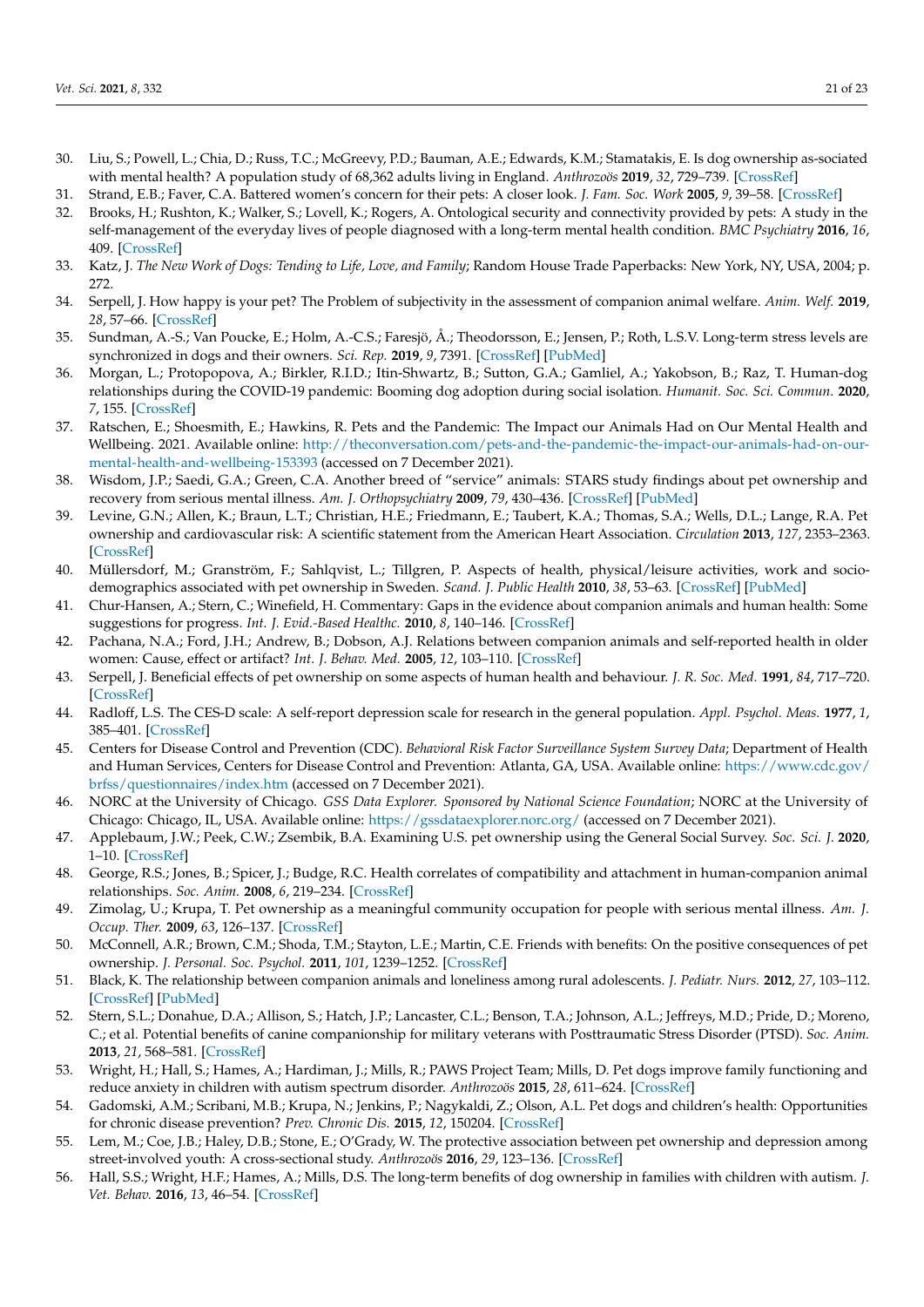- <span id="page-21-10"></span><span id="page-21-9"></span><span id="page-21-8"></span><span id="page-21-7"></span><span id="page-21-6"></span><span id="page-21-5"></span><span id="page-21-4"></span><span id="page-21-3"></span><span id="page-21-2"></span><span id="page-21-1"></span><span id="page-21-0"></span>57. Marsa-Sambola, F.; Williams, J.; Muldoon, J.; Lawrence, A.; Connor, M.; Currie, C. Quality of life and adolescents' communication with their significant others (mother, father, and best friend): The mediating effect of attachment to pets. *Attach. Hum. Dev.* **2017**, *19*, 278–297. [\[CrossRef\]](http://doi.org/10.1080/14616734.2017.1293702) [\[PubMed\]](http://www.ncbi.nlm.nih.gov/pubmed/28277094)
- <span id="page-21-11"></span>58. Muldoon, A.L.; Kuhns, L.M.; Supple, J.; Jacobson, K.C.; Garofalo, R.; Dentato, M.; Cirulli, F. A web-based study of dog ownership and depression among people living with HIV. *JMIR Ment. Health* **2017**, *4*, e53. [\[CrossRef\]](http://doi.org/10.2196/mental.8180) [\[PubMed\]](http://www.ncbi.nlm.nih.gov/pubmed/29117933)
- <span id="page-21-12"></span>59. Wu, C.S.T.; Wong, R.S.M.; Chu, W.H. The association of pet ownership and attachment with perceived stress among Chinese adults. *Anthrozoös* **2018**, *31*, 577–586. [\[CrossRef\]](http://doi.org/10.1080/08927936.2018.1505269)
- <span id="page-21-14"></span><span id="page-21-13"></span>60. Powell, L.; Edwards, K.M.; McGreevy, P.; Bauman, A.; Podberscek, A.; Neilly, B.; Sherrington, C.; Stamatakis, E. Companion dog acquisition and mental well-being: A community-based three-arm controlled study. *BMC Public Health* **2019**, *19*, 1428. [\[CrossRef\]](http://doi.org/10.1186/s12889-019-7770-5) [\[PubMed\]](http://www.ncbi.nlm.nih.gov/pubmed/31684914)
- 61. Carr, E.C.J.; Wallace, J.E.; Pater, R.; Gross, D.P. Evaluating the relationship between well-being and living with a dog for people with chronic low back pain: A feasibility study. *Int. J. Environ. Res. Public Health* **2019**, *16*, 1472. [\[CrossRef\]](http://doi.org/10.3390/ijerph16081472)
- <span id="page-21-15"></span>62. Siegel, J.M. Stressful life events and use of physician services among the older adult: The moderating role of pet ownership. *J. Personal. Soc. Psychol.* **1990**, *58*, 1081–1086. [\[CrossRef\]](http://doi.org/10.1037/0022-3514.58.6.1081)
- <span id="page-21-16"></span>63. Gulick, E.E.; Krause-Parello, C.A. Factors related to type of companion pet owned by older women. *J. Psychosoc. Nurs. Ment. Health Serv.* **2012**, *50*, 30–37. [\[CrossRef\]](http://doi.org/10.3928/02793695-20121003-01) [\[PubMed\]](http://www.ncbi.nlm.nih.gov/pubmed/23066827)
- <span id="page-21-17"></span>64. Fritz, C.L.; Farver, T.B.; Kass, P.H.; Hart, L.A. Association with companion animals and the expression of noncognitive symptoms in Alzheimer's patients. *J. Nerv. Ment. Dis.* **1995**, *183*, 459–463. [\[CrossRef\]](http://doi.org/10.1097/00005053-199507000-00006)
- 65. Cline, K.M. Psychological effects of dog ownership: Role strain, role enhancement, and depression. *J. Soc. Psychol.* **2010**, *150*, 117–131. [\[CrossRef\]](http://doi.org/10.1080/00224540903368533) [\[PubMed\]](http://www.ncbi.nlm.nih.gov/pubmed/20397589)
- 66. González-Ramírez, M.; Hernández, R. Benefits of dog ownership: Comparative study of equivalent samples. *J. Vet. Behav. Clin. Appl. Res.* **2014**, *9*, 311–315. [\[CrossRef\]](http://doi.org/10.1016/j.jveb.2014.08.002)
- <span id="page-21-18"></span>67. Bennett, P.; Trigg, J.; Godber, T.; Brown, C. An experience sampling approach to investigating associations between pet presence and indicators of psychological wellbeing and mood in older Australians. *Anthrozoös* **2015**, *28*, 403–420. [\[CrossRef\]](http://doi.org/10.1080/08927936.2015.1052266)
- <span id="page-21-19"></span>68. Branson, S.; Boss, L.; Cron, S.; Turner, D. Depression, loneliness, and pet attachment in homebound older adult cat and dog owners. *J. Mind Med. Sci.* **2017**, *4*, 38–48. [\[CrossRef\]](http://doi.org/10.22543/7674.41.P3848)
- <span id="page-21-20"></span>69. Mueller, M.K.; Gee, N.R.; Bures, R.M. Human-animal interaction as a social determinant of health: Descriptive findings from the health and retirement study. *BMC Public Health* **2018**, *18*, 305. [\[CrossRef\]](http://doi.org/10.1186/s12889-018-5188-0)
- <span id="page-21-21"></span>70. Carr, D.C.; Taylor, M.G.; Gee, N.R.; Sachs-Ericsson, N.J. Typologies of older adult companion animal owners and non-owners: Moving beyond the dichotomy. *Aging Ment. Health* **2019**, *23*, 1452–1466. [\[CrossRef\]](http://doi.org/10.1080/13607863.2018.1503999) [\[PubMed\]](http://www.ncbi.nlm.nih.gov/pubmed/30380913)
- <span id="page-21-22"></span>71. Min, K.D.; Kim, W.H.; Cho, S.; Cho, S.I. Owners' attitudes toward their companion dogs are associated with the owners' depression symptoms—An exploratory study in South Korea. *Int. J. Environ. Res. Public Health* **2019**, *16*, 3567. [\[CrossRef\]](http://doi.org/10.3390/ijerph16193567) [\[PubMed\]](http://www.ncbi.nlm.nih.gov/pubmed/31554230)
- <span id="page-21-23"></span>72. Teo, J.; Thomas, S. Psychological mechanisms predicting wellbeing in pet owners: Rogers' core conditions versus Bowlby's attachment. *Anthrozoös* **2019**, *32*, 399–417. [\[CrossRef\]](http://doi.org/10.1080/08927936.2019.1598660)
- <span id="page-21-24"></span>73. Endo, K.; Yamasaki, S.; Ando, S.; Kikusui, T.; Mogi, K.; Nagasawa, M.; Kamimura, I.; Ishihara, J.; Nakanishi, M.; Usami, S.; et al. Dog and cat ownership predicts adolescents' mental well-being: A population-based longitudinal study. *Int. J. Environ. Res. Public Health* **2020**, *17*, 884. [\[CrossRef\]](http://doi.org/10.3390/ijerph17030884) [\[PubMed\]](http://www.ncbi.nlm.nih.gov/pubmed/32023841)
- 74. Parslow, R.A.; Jorm, A.F.; Christensen, H.; Rodgers, B.; Jacomb, P. Pet ownership and health in older adults: Findings from a survey of 2551 community-based Australians aged 60–64. *Gerontology* **2005**, *51*, 40–47. [\[CrossRef\]](http://doi.org/10.1159/000081433) [\[PubMed\]](http://www.ncbi.nlm.nih.gov/pubmed/15591755)
- 75. Sharpley, C.; Veronese, N.; Smith, L.; López-Sánchez, G.F.; Bitsika, V.; Demurtas, J.; Celotto, S.; Noventa, V.; Soysa, P.; Isik, A.T.; et al. Pet ownership and symptoms of depression: A prospective study of older adults. *J. Affect. Disord.* **2020**, *264*, 35–39. [\[CrossRef\]](http://doi.org/10.1016/j.jad.2019.11.134) [\[PubMed\]](http://www.ncbi.nlm.nih.gov/pubmed/31846900)
- 76. Raina, P.; Waltner-Toews, D.; Bonnett, B.; Woodward, C.; Abernathy, T. Influence of companion animals on the physical and psychological health of older people: An analysis of a one-year longitudinal study. *J. Am. Geriatr. Soc.* **1999**, *47*, 323–329. [\[CrossRef\]](http://doi.org/10.1111/j.1532-5415.1999.tb02996.x) [\[PubMed\]](http://www.ncbi.nlm.nih.gov/pubmed/10078895)
- 77. El-Alayli, A.; Lystad, A.L.; Webb, S.R.; Hollingsworth, S.L.; Ciolli, J.L. Reigning cats and dogs: A pet-enhancement bias and its link to pet attachment, pet-self similarity, self-enhancement, and well-being. *Basic Appl. Soc. Psychol.* **2006**, *28*, 131–143. [\[CrossRef\]](http://doi.org/10.1207/s15324834basp2802_3)
- 78. Wells, D.L. Associations between pet ownership and self-reported health status in people suffering from chronic fatigue syndrome. *J. Altern. Complement. Med.* **2009**, *15*, 407–413. [\[CrossRef\]](http://doi.org/10.1089/acm.2008.0496)
- 79. Nagasawa, M.; Ohta, M. The influence of dog ownership in childhood on the sociality of elderly Japanese men. *Anim. Sci. J.* **2010**, *81*, 377–383. [\[CrossRef\]](http://doi.org/10.1111/j.1740-0929.2010.00741.x)
- 80. Rijken, M.; van Beek, S. About cats and dogs . . . Reconsidering the relationship between pet ownership and health related outcomes in community-dwelling elderly. *Soc. Indic. Res.* **2011**, *102*, 373–388. [\[CrossRef\]](http://doi.org/10.1007/s11205-010-9690-8)
- 81. Enmarker, I.; Hellzén, O.; Ekker, K.; Berg, A.G. Depression in older cat and dog owners: The Nord-Trøndelag health study (HUNT)-3. *Aging Ment. Health* **2015**, *19*, 347–352. [\[CrossRef\]](http://doi.org/10.1080/13607863.2014.933310)
- 82. Bao, K.J.; Schreer, G. Pets and happiness: Examining the association between pet ownership and wellbeing. *Anthrozoös* **2016**, *29*, 283–296. [\[CrossRef\]](http://doi.org/10.1080/08927936.2016.1152721)